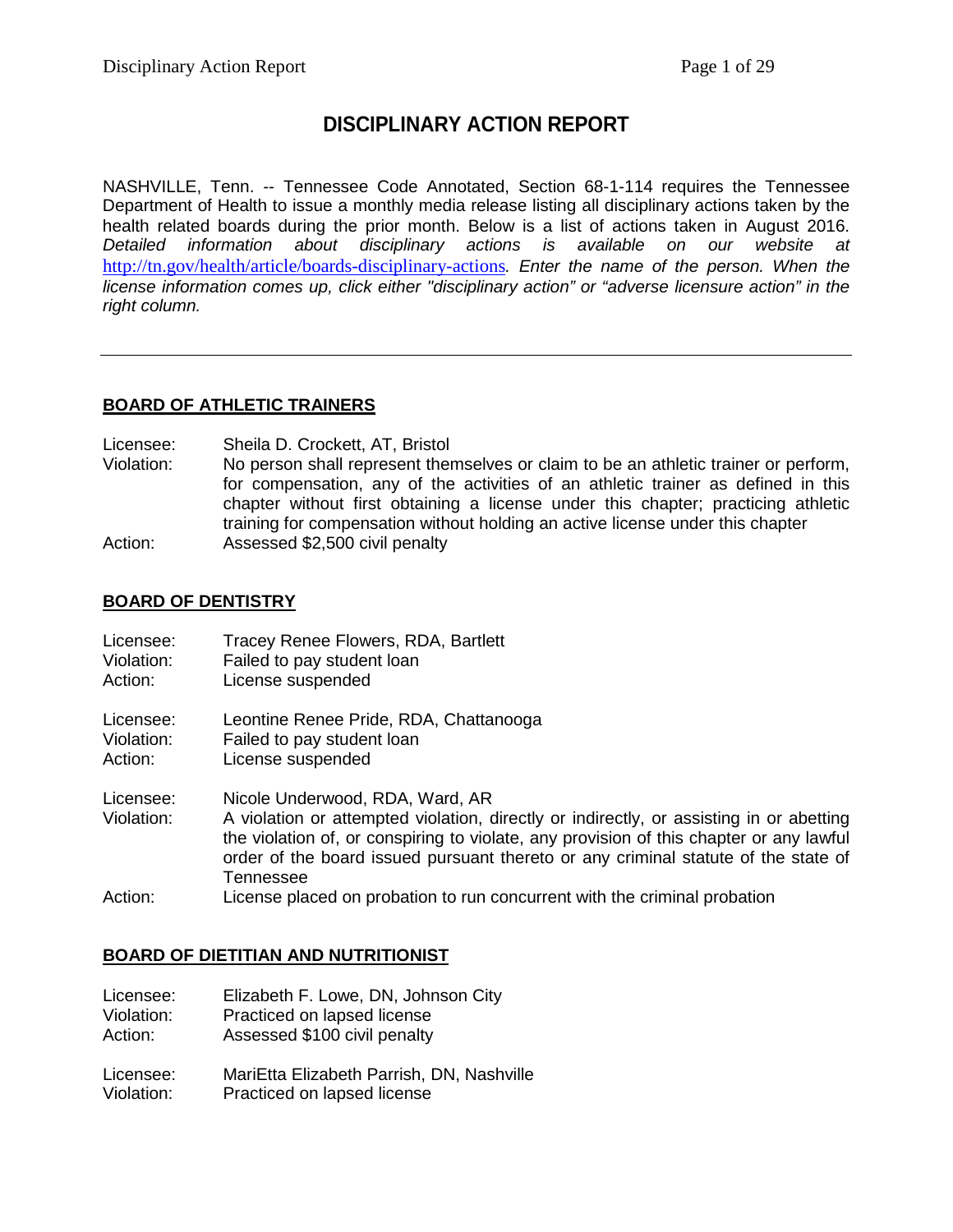| Action:    | Assessed \$150 civil penalty    |
|------------|---------------------------------|
| Licensee:  | Heather Wanke, DN, Murfreesboro |
| Violation: | Practiced on lapsed license     |
| Action:    | Assessed \$1,300 civil penalty  |
| Licensee:  | Callie Wiens, DN, Chattanooga   |
| Violation: | Practiced on lapsed license     |
| Action:    | Assessed \$100 civil penalty    |

# **BOARD OF COMMUNICATION DISORDERS AND SCIENCES**

| Licensee:  | Andrea Dawn Eckard, SLP, Collierville                               |
|------------|---------------------------------------------------------------------|
| Violation: | Failed to properly maintain sufficient continuing education credits |
| Action:    | Assessed \$100 civil penalty                                        |
| Licensee:  | Elizabeth A. Mills, SLP, Lakeland                                   |
| Violation: | Failed to properly maintain sufficient continuing education credits |
| Action:    | Assessed \$100 civil penalty                                        |
| Licensee:  | Pamela A. Pannell, Audiologist, Hermitage                           |
| Violation: | Failed to properly maintain sufficient continuing education credits |
| Action:    | Assessed \$100 civil penalty                                        |
| Licensee:  | Lana C. Sperry, SLP, Clarksville                                    |
| Violation: | Failed to properly maintain sufficient continuing education credits |
| Action:    | Assessed \$100 civil penalty                                        |
| Licensee:  | Melanie W. Wade, SPA, Chattanooga                                   |
| Violation: | Failed to properly maintain sufficient continuing education credits |
| Action:    | Assessed \$100 civil penalty                                        |

#### **COUNCIL FOR HEARING INSTRUTMENTS SPECALISTS**

Licensee: Eric Cobb, HIS, Kingsport

- Violation: Unethical conduct, gross and/or repeated acts of ignorance or inefficiency in the conduct of such person's practice; using, causing, or promoting the use of any advertising material, promotional literature, testimonial, guarantee, warranty, label, brand, insignia, or any other representation, however disseminated or published which is misleading, deceptive or untruthful; failed to adhere to rule regarding advertising; violation of any rule or statute of the Council
- Action: License placed on probation for not less than 1 year with terms; assessed \$1,500 civil penalty

#### **BOARD OF MASSAGE LICENSURE**

Licensee: Blue Moon, LME, Murfreesboro\* Jeff Griswold, Owner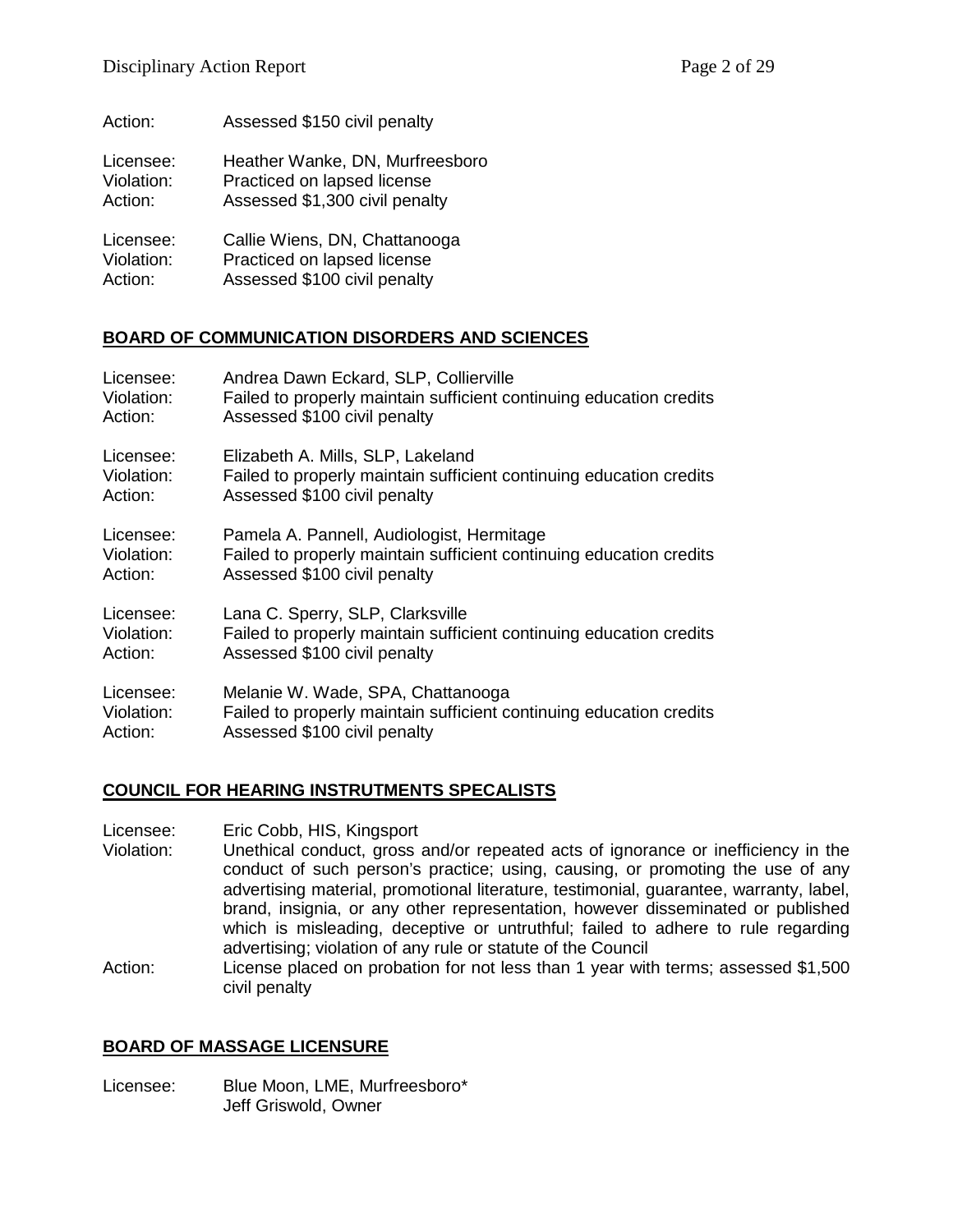- Violation: Is guilty of fraud in the practice of massage or fraud or deceit in the licensee's admission to the practice of massage; has violated any of the provisions of this chapter or any substantive rule promulgated under the authority of this chapter; has violated or attempted to violate, directly or indirectly, or has assisted in or abetted the violation of, or conspired to violate, any provision of this chapter or any lawful order of the board issued pursuant to this chapter; is guilty of unethical or unprofessional conduct; persons or massage establishments engaged in massage for compensation shall be licensed by the massage licensure board; any person or establishment who advertises or engages in massage for compensation without a current valid license from the massage licensure board commits a Class B misdemeanor
- Action: Reinstatement application denied
- Licensee: Blue Sky Massage, LME, Smyrna Shaoming Guo, Owner
- Violation: Has violated any of the provisions of this part or any substantive rule promulgated under the authority of this part; is guilty of unethical or unprofessional conduct; failed to adhere to rules and/or statute, as follows: it is the responsibility of establishment owners to ensure compliance with all provisions of this rule and any violation of any portion of this rule may result in disciplinary action or denial of licensure; sexual activity by any person in any massage establishment is absolutely prohibited; establishment owners are responsible for ensuring that all persons who perform massage therapy in a massage establishment maintain current licensure by the Board
- Action: Establishment license suspended for 2 months with terms; assessed \$500 civil penalty, plus costs not to exceed \$3,000

Licensee: Mi Shell K. Bristol, LMT, Bon Aqua

- Violation: Has violated or attempted to violate, directly or indirectly, or has assisted in or abetted the violation of, or conspired to violate, any provision of this chapter or any lawful order of the board pursuant to this chapter; all licensees must complete twenty-five hours of continuing education every two years, as a perquisite to licensure renewal; any massage therapists who fails to obtain the required continuing education hours or who falsely attests to attendance and/or completion of the required hours of continuing education may be subject to disciplinary action; comply with all applicable Tennessee statutes and regulations as well as Orders issued by the Board pursuant to its disciplinary and/or declaratory order authority; and consistently maintain and improve professional knowledge and competence, striving for professional excellence through regular assessment of personal professional strengths and weaknesses and through continued educational training; is guilty of fraud in the practice of massage or fraud or deceit in the licensee's admission to the practice of massage; initial licensees shall have their required continuing education hours pro-rated over the remaining months of the two (2) year cycle in which they become licensed
- Action: License placed on probation with terms; assessed \$500 civil penalty, plus costs not to exceed \$1,000

#### Licensee: Ping Cao, LMT, Franklin

Violation: Has violated any of the provisions of this chapter or any substantive rule promulgated under the authority of this part; has been convicted in a court of competent jurisdiction of an offense that constitutes a felony or a misdemeanor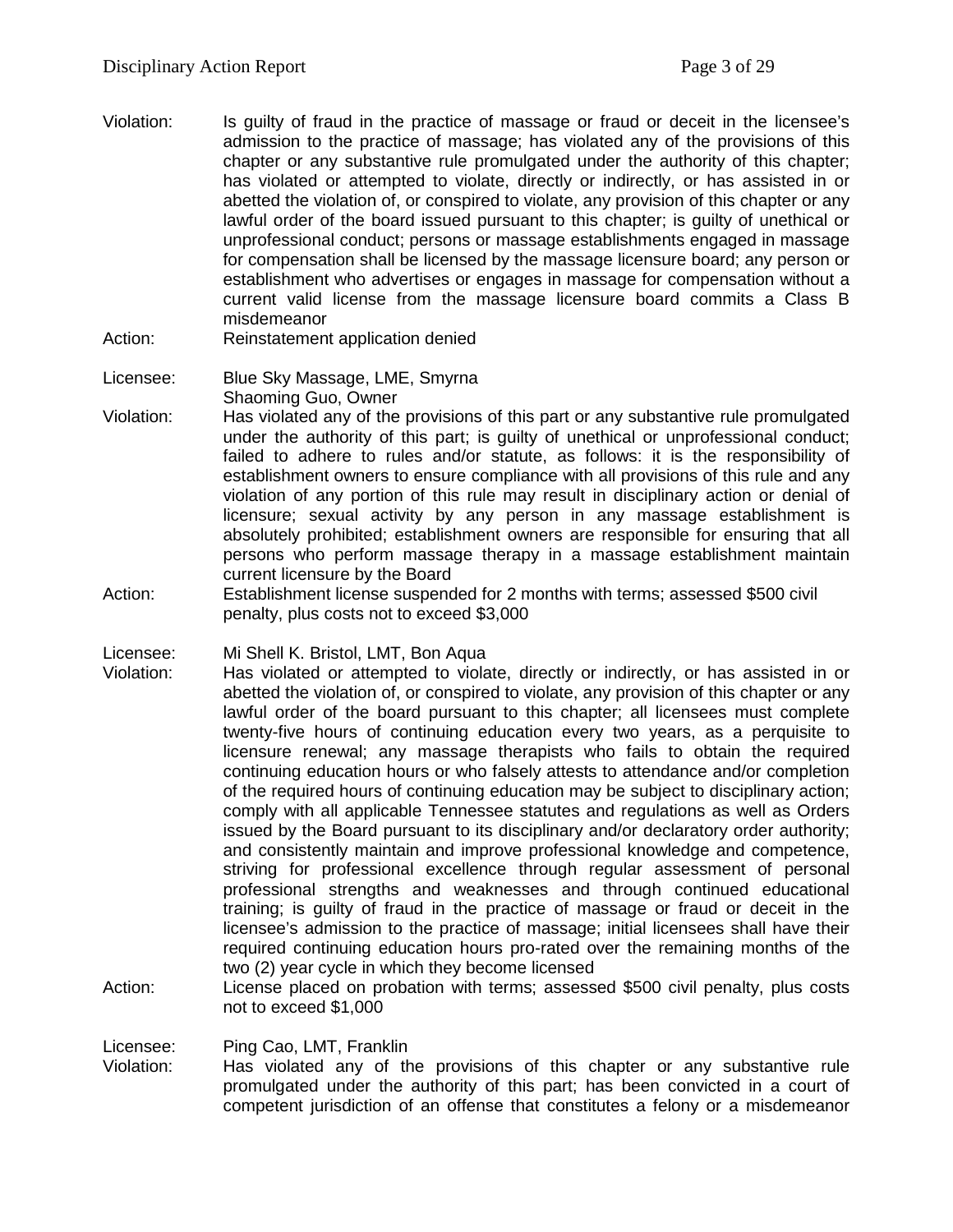under the laws of this state; is guilty of unethical or unprofessional conduct; refrain, under all circumstances, from initiating, arranging for, or engaging in any sexual conduct, sexual activity, or sexualizing behavior involving a client even, if the client attempts to sexualize the relationship

- Action: License revoked
- Licensee: Heather Dee Catura, LMT, Knoxville
- Violation: Has violated any of the provisions of this chapter or any substantive rule promulgated under the authority of this part; all licensees must complete twentyfive hours of continuing education every two years, as a perquisite to licensure renewal; any massage therapists who fails to obtain the required continuing education hours or who falsely attests to attendance and/or completion of the required hours of continuing education may be subject to disciplinary action; comply with all applicable Tennessee statutes and regulations as well as Orders issued by the Board pursuant to its disciplinary and/or declaratory order authority; and consistently maintain and improve professional knowledge and competence, striving for professional excellence through regular assessment of personal professional strengths and weaknesses and through continued educational training; is guilty of fraud in the practice of massage or fraud or deceit in the licensee's admission to the practice of massage
- Action: License placed on probation with terms; assessed \$1,550 civil penalty, plus costs not to exceed \$1,000
- Licensee: China Foot Reflexology, LME, Sevierville Long Ma, Owner
- Violation: Is guilty of fraud in the application of massage or fraud or deceit in the licensee's admission to the practice of massage; is guilty of unethical or unprofessional conduct
- Action: Establishment Licensure application denied

Licensee: Chinese Pressure Massage, LME, Sevierville Yuxia Lou, Owner

- Violation: Is guilty of fraud in the application of massage or fraud or deceit in the licensee's admission to the practice of massage; is guilty of willful negligence in the practice of massage or has been guilty of employing, allowing or permitting any unlicensed person to perform massage in such licensee's establishment; is guilty of unethical or unprofessional conduct
- Action: Establishment Licensure application denied
- Licensee: Meiqin Cui, LMT, Jackson
- Violation: Has violated or attempted to violate, directly or indirectly, or has assisted in or abetted the violation of, or conspired to violate, any provision of this chapter or any lawful order of the board pursuant to this chapter; has violated any of the provisions of this chapter or any substantive rule promulgated under the authority of this part; failed to adhere to rule regarding receiving passing score on an competency examination approved by the Board; applications shall request that verification of having a successfully completed an examination as provide by Rule 0870-01-.08, be submitted directly from the examining agency or its successor organization to the Board Administrative Office
- Action: License revoked; assessed costs not to exceed \$3,000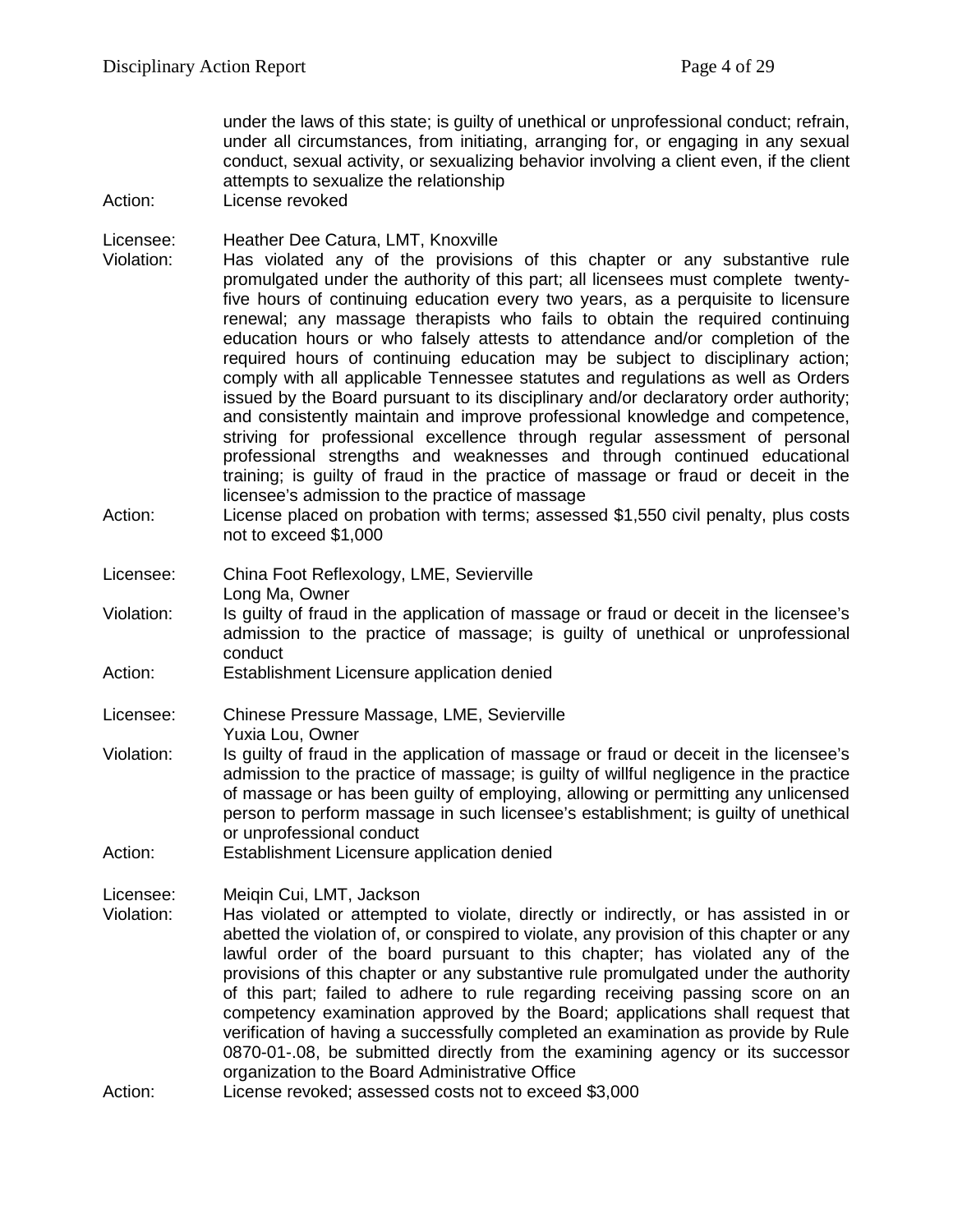- Licensee: Armen Joel Demerdjian, LMT, Chattanooga
- Violation: Has violated or attempted to violate, directly or indirectly, or has assisted in or abetted the violation of, or conspired to violate, any provision of this chapter or any lawful order of the board pursuant to this chapter; has violated any of the provisions of this chapter or any substantive rule promulgated under the authority of this part; comply with all applicable Tennessee statutes and regulations as well as Orders issued by the Board pursuant to its disciplinary and/or declaratory order authority
- Action: License placed on probation for 1 year; assessed costs not to exceed \$2,000

```
Licensee: Diamond Massage, LME, Jackson
```
- Yuxia Lou, Owner
- Violation: Is guilty of fraud in the application of massage or fraud or deceit in the licensee's admission to the practice of massage; is guilty of willful negligence in the practice of massage or has been guilty of employing, allowing or permitting any unlicensed person to perform massage in such licensee's establishment; is guilty of unethical or unprofessional conduct
- Action: Establishment Licensure application denied
- Licensee: Juan Du, LMT, West Memphis, AR<br>Violation: Is quilty of fraud in the application
- Is guilty of fraud in the application of massage or fraud or deceit in the licensee's admission to the practice of massage; has violated any of the provisions of this chapter or any substantive rule promulgated under the authority of this chapter; failed to adhere to rules and/or statute regarding licensure requirements Action: Licensure application denied
- Licensee: Golden Butterfly Spa, LME, Franklin Luwen Yuan, LMT, Owner
- Violation: Has violated any of the provisions of this part or any substantive rule promulgated under the authority of this part; is guilty of unethical or unprofessional conduct; Failed to adhere to rules and/or statute, as follows: it is the responsibility of establishment owners to ensure compliance with all provisions of this rule and any violation of any portion of this rule may result in disciplinary action or denial of licensure; sexual activity by any person in any massage establishment is absolutely prohibited; no massage establishment owner shall engage in or permit any person or persons to engage in sexual activity in such owner's massage establishment or use such establishment to make arrangements in sexual activity in any other place; refrain, under all circumstances, from initiating, arranging for, or engaging in any sexual conduct, sexual activity, or sexualizing behavior involving a client, even if the client attempts to sexualize the relationship Action: Establishment license revoked
- Licensee: Kayleigh Ann Gregg, LMT, Nashville<br>Violation: Has violated any of the provision Has violated any of the provisions of this chapter or any substantive rule promulgated under the authority of this part; all licensees must complete twentyfive hours of continuing education every two years, as a perquisite to licensure renewal; any massage therapists who fails to obtain the required continuing education hours or who falsely attests to attendance and/or completion of the required hours of continuing education may be subject to disciplinary action;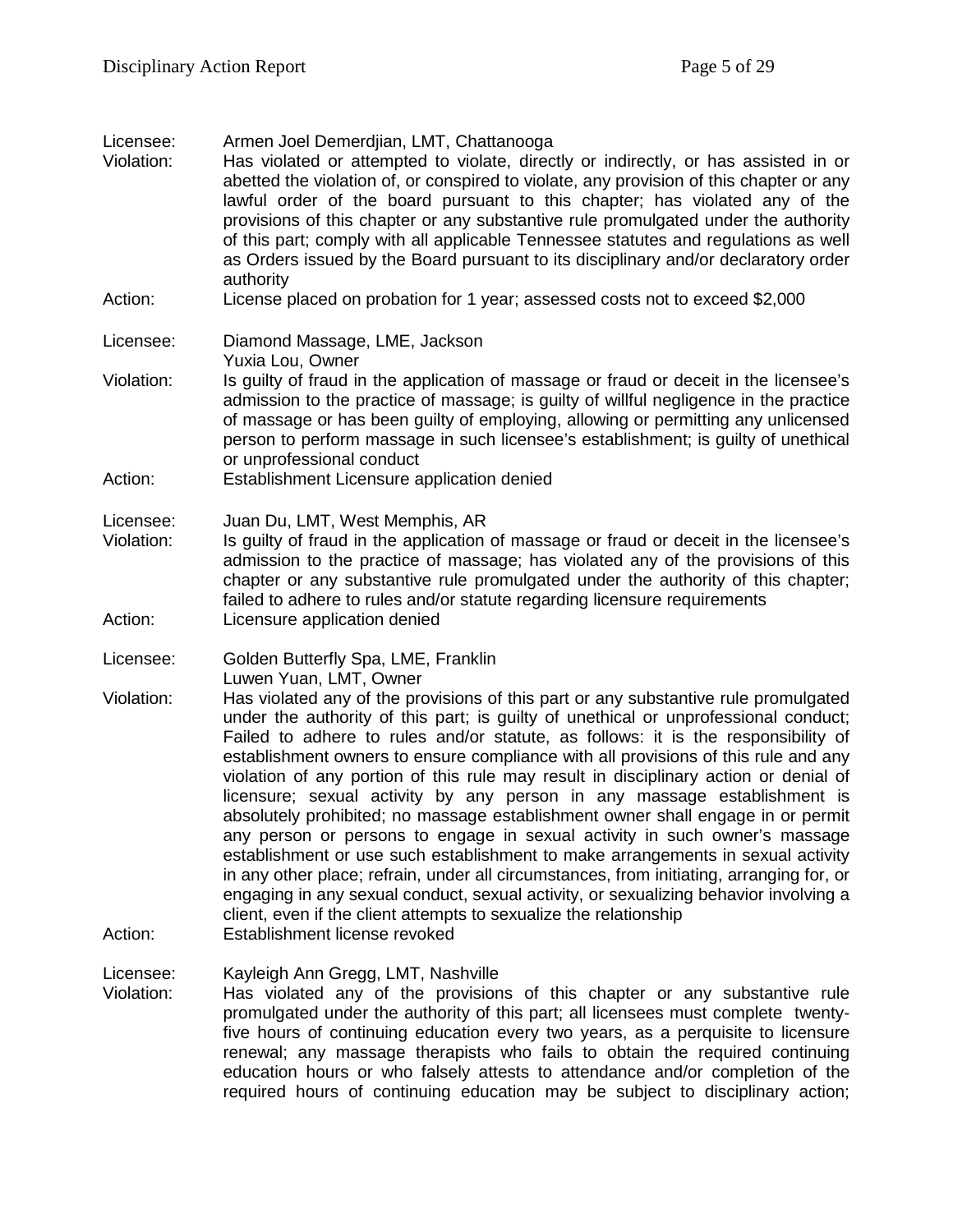comply with all applicable Tennessee statutes and regulations as well as Orders issued by the Board pursuant to its disciplinary and/or declaratory order authority; and consistently maintain and improve professional knowledge and competence, striving for professional excellence through regular assessment of personal professional strengths and weaknesses and through continued educational training; is guilty of fraud in the practice of massage or fraud or deceit in the licensee's admission to the practice of massage

Action: License placed on probation with terms; assessed \$400 civil penalty, plus costs not to exceed \$1,000

| Licensee:  | William Russell Jones, LMT, Soddy Daisy |
|------------|-----------------------------------------|
| Violation: | <b>Criminal Conviction</b>              |
| Action:    | Granted conditional license with terms  |

- Licensee: Nina Kuzina Fine Art, LLC, LME, Nashville Nina Kuzina, Owner
- Violation: Is guilty of unethical or unprofessional conduct; Is guilty of fraudulent, false misleading or deceptive advertising; has violated any of the provisions of this chapter or any substantive rule promulgated under the authority of this chapter Action: Establishment Licensure application denied
- Licensee: Shumin Liu, LMT, Orange, CA
- Violation: Is guilty of fraud in the application of massage or fraud or deceit in the licensee's admission to the practice of massage; is guilty of willful negligence in the practice of massage or has been guilty of employing, allowing or permitting any unlicensed person to perform massage in such licensee's establishment; is guilty of unethical or unprofessional conduct
- Action: Licensure application denied
- Licensee: Yuxia Lou, LMT, Nashville
- Violation: Is guilty of fraud in the application of massage or fraud or deceit in the licensee's admission to the practice of massage; is guilty of unethical or unprofessional conduct
- Action: Licensure application denied
- Licensee: Lian Matagolai, LMT, Nashville
- Violation: Has violated any of the provisions of this part or any substantive rule promulgated under the authority of this part; is guilty of unethical or unprofessional conduct; failed to adhere to rules and/or statute, as follows: it is the responsibility of establishment owners to ensure compliance with all provisions of this rule and any violation of any portion of this rule may result in disciplinary action or denial of licensure; establishment owners shall be responsible for maintaining all parts thereof in a sanitary condition at all times, and for otherwise ensuring that such establishment is operated in compliance with this chapter; launder or sanitize, before reuse, all materials, equipment and supplies utilized for each client Action: License revoked; assessed \$3,000 civil penalty, plus costs not to exceed \$5,000

Licensee: Melvin Odom, Jr., LMT, Columbia

Violation: Has violated any of the provisions of this chapter or any substantive rule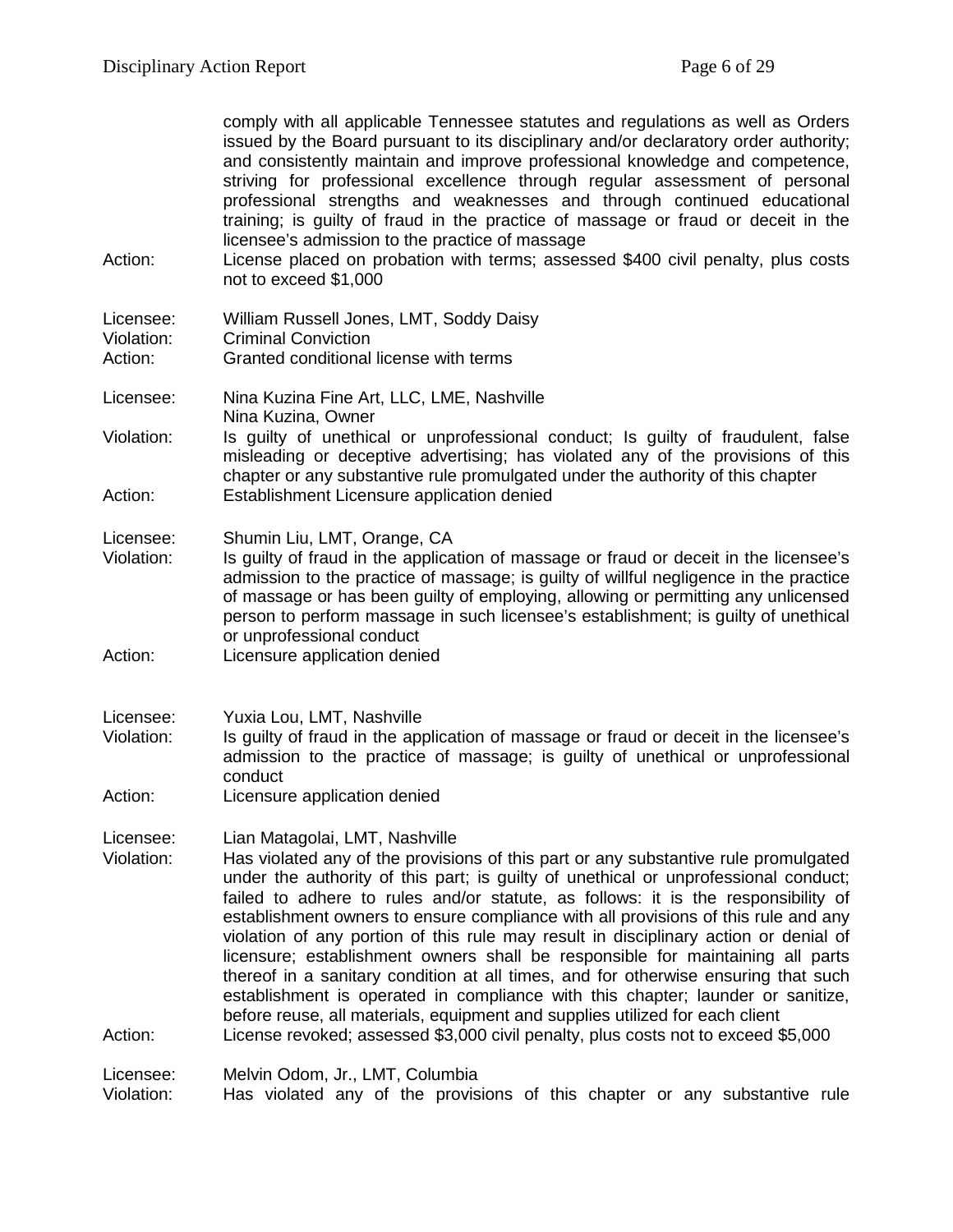promulgated under the authority of this chapter; is guilty of unethical or unprofessional conduct; violated code the Tennessee Massage Licensure Board Professional and Ethical Standards for Therapists and Establishments, to wit: inappropriate contact with client

- Action: License revoked
- Licensee: Professional Healing Center, LME, Nashville Lian Matagolai, LMT, Owner
- Violation: Has violated any of the provisions of this part or any substantive rule promulgated under the authority of this part; is guilty of unethical or unprofessional conduct; failed to adhere to rules and/or statute, as follows: it is the responsibility of establishment owners to ensure compliance with all provisions of this rule and any violation of any portion of this rule may result in disciplinary action or denial of licensure; establishment owners shall be responsible for maintaining all parts thereof in a sanitary condition at all times, and for otherwise ensuring that such establishment is operated in compliance with this chapter; launder or sanitize, before reuse, all materials, equipment and supplies utilized for each client Action: Establishment License revoked; assessed \$3,000 civil penalty, plus costs not to
- Licensee: Valencia T. Reynolds, LMT, Memphis

exceed\$5,000

- Violation: Has violated any provisions of this part or any substantive rule promulgated under the authority of this part; failed to adhere to rules and/or statute regarding continuing education-proof of compliance
- Action: Assessed costs not to exceed \$1,000
- Licensee: Siedel A. Shipp, LMT, Memphis
- Violation: Has violated or attempted to violate, directly or indirectly, or has assisted in or abetted the violation of, or conspired to violate, any provision of this chapter or any lawful order of the board pursuant to this chapter; all licensees must complete twenty-five hours of continuing education every two years, as a perquisite to licensure renewal; any massage therapists who fails to obtain the required continuing education hours or who falsely attests to attendance and/or completion of the required hours of continuing education may be subject to disciplinary action; comply with all applicable Tennessee statutes and regulations as well as Orders issued by the Board pursuant to its disciplinary and/or declaratory order authority; and consistently maintain and improve professional knowledge and competence, striving for professional excellence through regular assessment of personal professional strengths and weaknesses and through continued educational training; is guilty of fraud in the practice of massage or fraud or deceit in the licensee's admission to the practice of massage
- Action: License suspended with terms; assessed \$550 civil penalty, plus costs not to exceed \$3,000

Licensee: Hui Shen, LMT, Clarksville Violation: Failed to adhere to rules and/or statute regarding licensure requirements<br>Action: Licensure application denied Licensure application denied

Licensee: Shui Spa, LME, Hendersonville Xiaogang Zang, Owner Violation: Has violated any of the provisions of this part or any substantive rule promulgated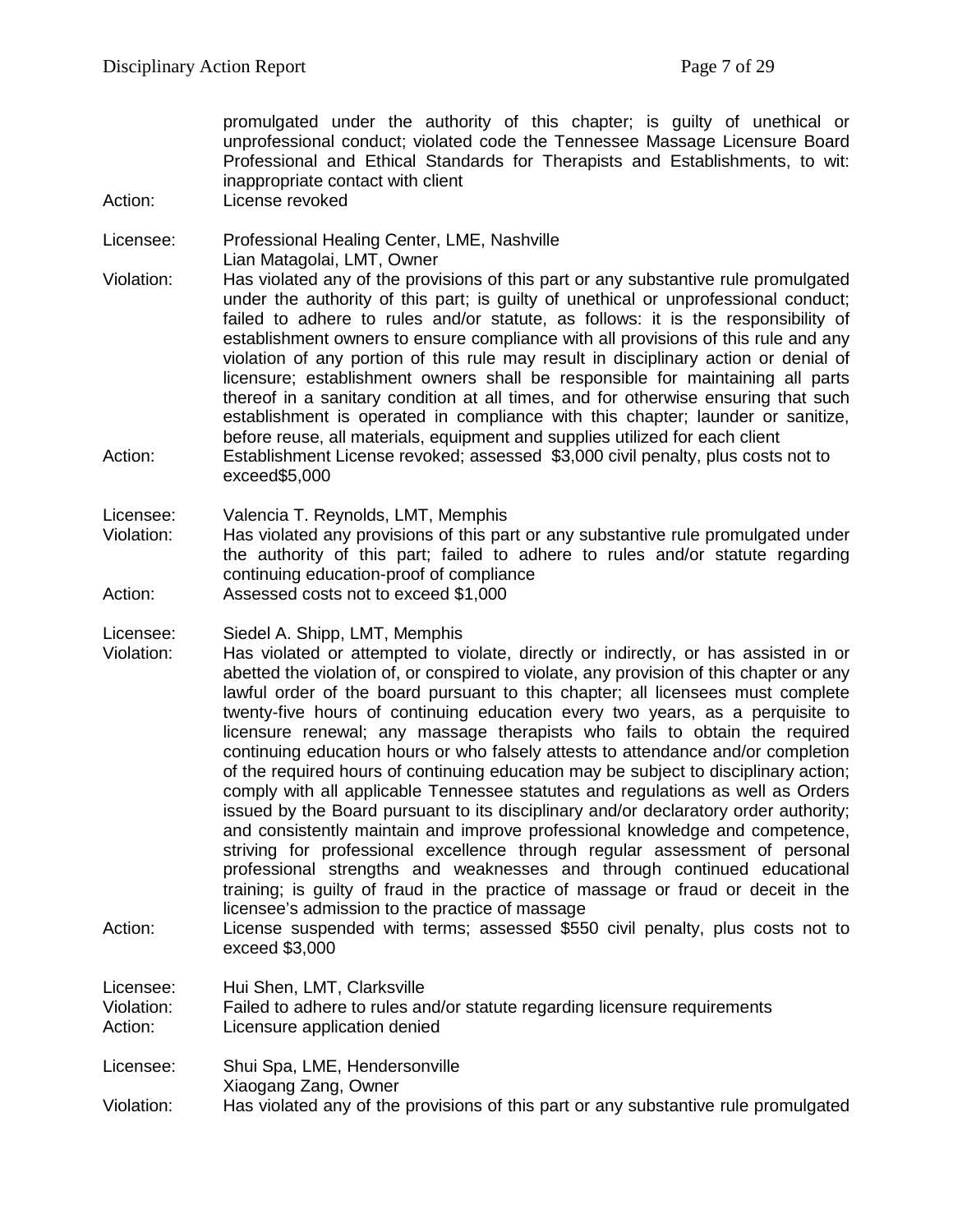under the authority of this part; is guilty of unethical or unprofessional conduct; failed to adhere to rules and/or statute, as follows: it is the responsibility of establishment owners to ensure compliance with all provisions of this rule and any violation of any portion of this rule may result in disciplinary action or denial of licensure; establishment owners are responsible for ensuring that all persons who perform massage therapy in a massage establishment maintain current licensure by the Board; failed to adhere to rules and/or statute, as follows: License required Action: Establishment License revoked; assessed \$8,500 civil penalty, plus costs not to exceed \$5,000

Licensee: Sterling Salon f/k/a Truu Blue at the Chalet, LME, Murfreesboro Judy Cunningham, Owner

- Violation: Has violated any of the provisions of this part or any substantive rule promulgated under the authority of this part; is guilty of unethical or unprofessional conduct; failed to adhere to rules and/or statute, as follows: it is the responsibility of establishment owners to ensure compliance with all provisions of this rule and any violation of any portion of this rule may result in disciplinary action or denial of licensure; establishment owners are responsible for ensuring that all persons who perform massage therapy in a massage establishment maintain current licensure by the Board
- Action: License reprimanded with terms; assessed \$500 civil penalty, plus costs not to exceed \$3,000

# Licensee: Latoshia Denell Towns, LMT, Memphis<br>Violation: Has violated or attempted to violate.

- Has violated or attempted to violate, directly or indirectly, or has assisted in or abetted the violation of, or conspired to violate, any provision of this chapter or any lawful order of the board pursuant to this chapter; all licensees must complete twenty-five hours of continuing education every two years, as a perquisite to licensure renewal; any massage therapists who fails to obtain the required continuing education hours or who falsely attests to attendance and/or completion of the required hours of continuing education may be subject to disciplinary action; comply with all applicable Tennessee statutes and regulations as well as Orders issued by the Board pursuant to its disciplinary and/or declaratory order authority; and consistently maintain and improve professional knowledge and competence, striving for professional excellence through regular assessment of personal professional strengths and weaknesses and through continued educational training; is guilty of fraud in the practice of massage or fraud or deceit in the licensee's admission to the practice of massage
- Action: License suspended with terms; assessed \$500 civil penalty, plus costs not to exceed \$3,000

Licensee: Tummy Solutions, LME, Clarksville Lorna Lewis, Owner

Violation: Has violated any of the provisions of this part or any substantive rule promulgated under the authority of this part; is guilty of unethical or unprofessional conduct; failed to adhere to rules and/or statute, as follows: it is the responsibility of establishment owners to ensure compliance with all provisions of this rule and any violation of any portion of this rule may result in disciplinary action or denial of licensure; establishment owners are responsible for ensuring that all persons who perform massage therapy in a massage establishment maintain current licensure by the Board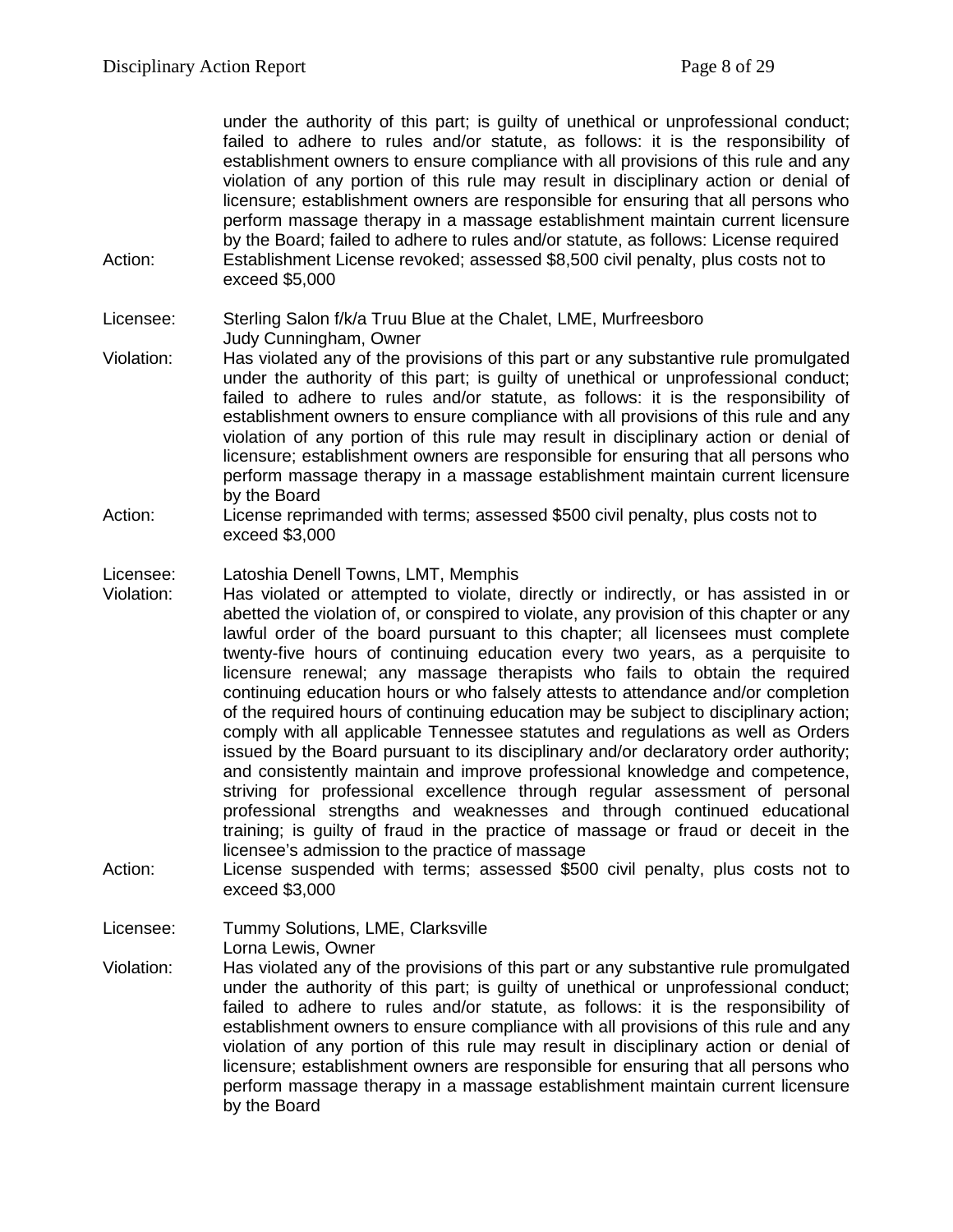Action: License placed on probation with terms; assessed \$5,000 civil penalty, plus costs not to exceed \$1,000

Licensee: Matthew John Vincent, LMT, Murfreesboro

- Violation: Has violated any of the provisions of this part or any substantive rule promulgated under the authority of this part; any massage therapists who fails to obtain the required continuing education hours or who falsely attests to attendance and/or completion of the required hours of continuing education may be subject to disciplinary action; comply with all applicable Tennessee statutes and regulations as well as Orders issued by the Board pursuant to its disciplinary and/or declaratory order authority; and consistently maintain and improve professional knowledge and competence, striving for professional excellence through regular assessment of personal professional strengths and weaknesses and through continued educational training; is guilty of fraud in the practice of massage or fraud or deceit in the licensee's admission to the practice of massage; initial licensees shall have their required continuing education hours pro-rated over the remaining months of the two (2) year cycle in which they become licensed
- Action: License placed on probation with terms; assessed \$450 civil penalty, plus costs not to exceed \$2,000

#### Licensee: Marquistos S. Walton, LMT,Horn Lake, MS

- Violation: Has violated any of the provisions of this chapter or any substantive rule promulgated under the authority of this part; all licensees must complete twentyfive hours of continuing education every two years, as a perquisite to licensure renewal; any massage therapists who fails to obtain the required continuing education hours or who falsely attests to attendance and/or completion of the required hours of continuing education may be subject to disciplinary action; comply with all applicable Tennessee statutes and regulations as well as Orders issued by the Board pursuant to its disciplinary and/or declaratory order authority; and consistently maintain and improve professional knowledge and competence, striving for professional excellence through regular assessment of personal professional strengths and weaknesses and through continued educational training; is guilty of fraud in the practice of massage or fraud or deceit in the licensee's admission to the practice of massage
- Action: License placed on probation with terms; assessed \$650 civil penalty, plus costs not to exceed \$2,000

Licensee: Xuping Wang, RCR, Nashville<br>Violation: Is quilty of fraud in the applica

- Is guilty of fraud in the application of massage or fraud or deceit in the licensee's admission to the practice of massage; is guilty of unethical or unprofessional conduct
- Action: Licensure application denied

Licensee: Yinping Wang LMT, Orange, CA

Violation: Is guilty of fraud in the application of massage or fraud or deceit in the licensee's admission to the practice of massage; is guilty of unethical or unprofessional conduct; failed to adhere to rules and/or statute regarding licensure requirements Action: Licensure application denied

Licensee: Mingming Yin, LMT, Anaheim, CA

Violation: Is guilty of fraud in the application of massage or fraud or deceit in the licensee's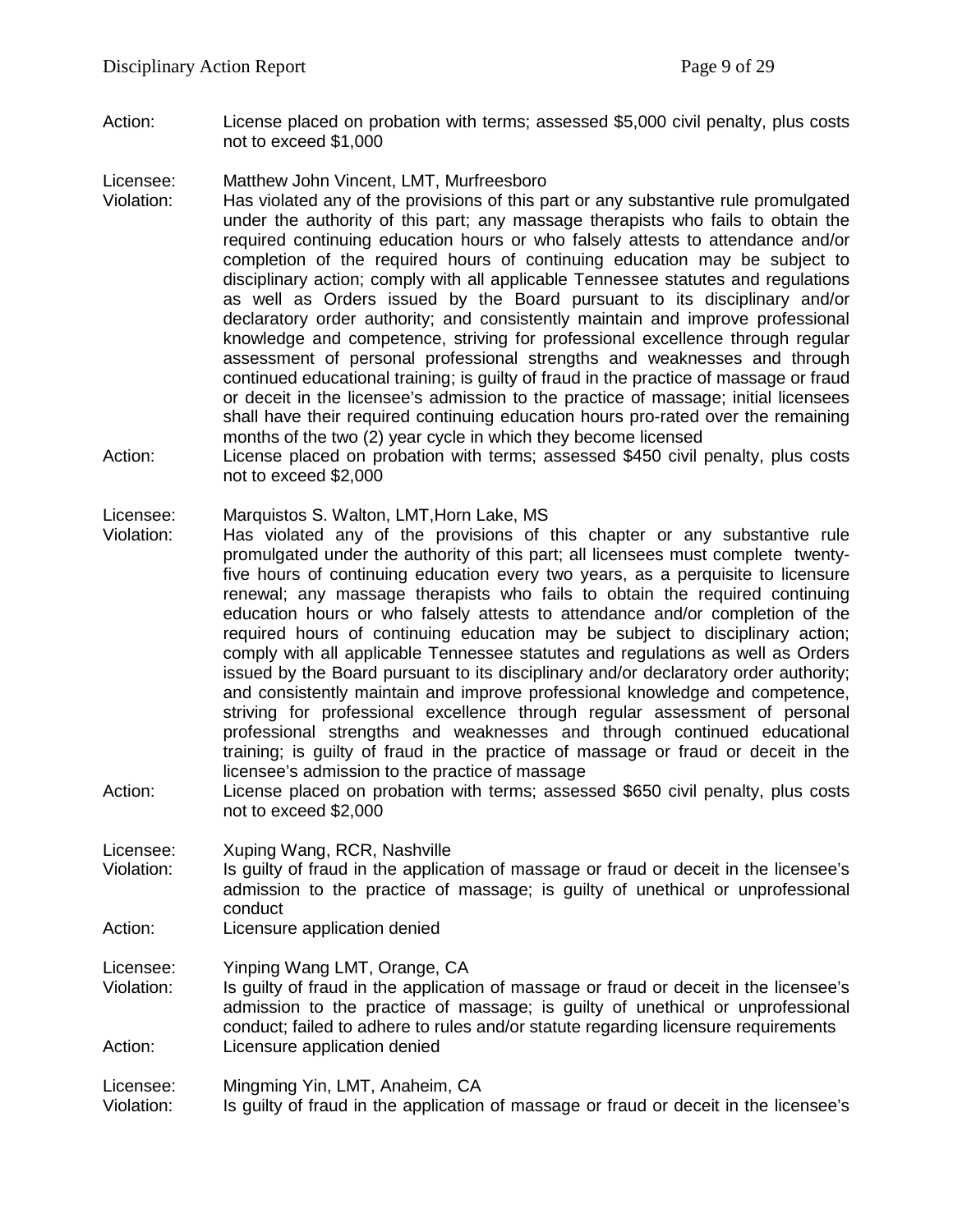admission to the practice of massage; is guilty of unethical or unprofessional conduct

Action: Licensure application denied

Licensee: Luwen Yuan, LMT, Nashville

Violation: Has violated any of the provisions of this part or any substantive rule promulgated under the authority of this chapter; is guilty of unethical or unprofessional conduct; failed to adhere to rules and/or statute, as follows: it is the responsibility of establishment owners to ensure compliance with all provisions of this rule and any violation of any portion of this rule may result in disciplinary action or denial of licensure; sexual activity by any person in any massage establishment is absolutely prohibited; no massage establishment owner shall engage in or permit any person or persons to engage in sexual activity in such owner's massage establishment or use such establishment to make arrangements in sexual activity in any other place; refrain, under all circumstances, from initiating, arranging for, or engaging in any sexual conduct, sexual activity, or sexualizing behavior involving a client, even if the client attempts to sexualize the relationship Action: License revoked

Licensee: Juan Zhang, LMT, Orange, CA

- Violation: Has violated or attempted to violate, directly or indirectly, or has assisted in or abetted the violation of, or conspired to violate, any provision of this chapter or any lawful order of the board pursuant to this chapter; has violated any of the provisions of this chapter or any substantive rule promulgated under the authority of this part; failed to adhere to rule regarding receiving passing score on an competency examination approved by the Board; applications shall request that verification of having a successfully completed an examination as provide by Rule 0870-01-.08, be submitted directly from the examining agency or its successor organization to the Board Administrative Office
- Action: License revoked; assessed costs not to exceed \$3,000
- Licensee: Meijiao Zhang, LMT, Murfreesboro
- Violation: Is guilty of fraud in the application of massage or fraud or deceit in the licensee's admission to the practice of massage; is guilty of unethical or unprofessional conduct
- Action: Licensure application denied

Licensee: Xiaogang Zhang, LMT, Hendersonville

Has violated any of the provisions of this part or any substantive rule promulgated under the authority of this part; is guilty of unethical or unprofessional conduct; failed to adhere to rules and/or statute, as follows: it is the responsibility of establishment owners to ensure compliance with all provisions of this rule and any violation of any portion of this rule may result in disciplinary action or denial of licensure; establishment owners are responsible for ensuring that all persons who perform massage therapy in a massage establishment maintain current licensure by the Board; failed to adhere to rules and/or statute, as follows: license required Action: License revoked; assessed \$8,500 civil penalty, plus costs not to exceed \$5,000

*Delayed reporting by Board, License disciplined February 2016*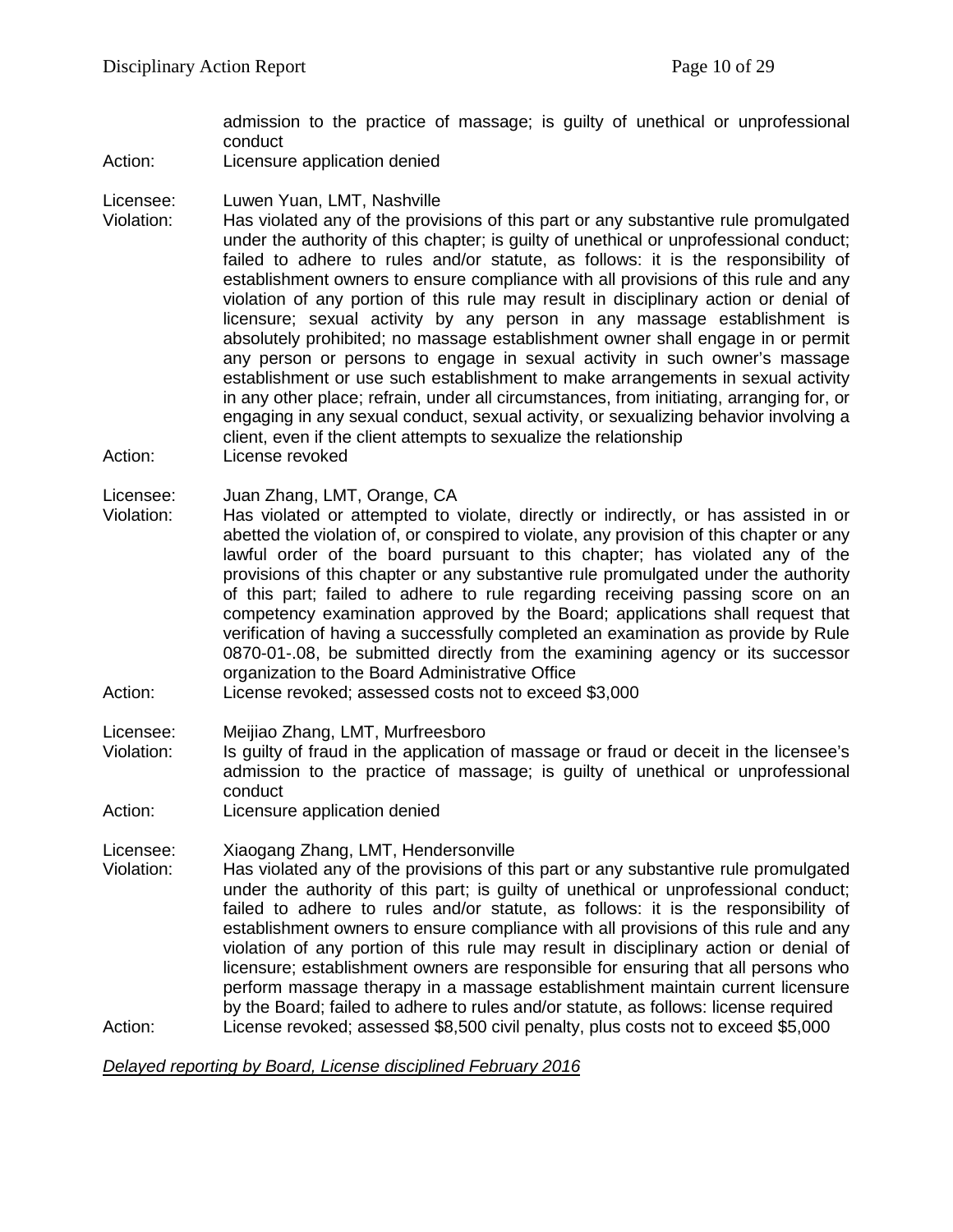#### **BOARD OF MEDICAL EXAMINERS**

| Licensee:  | Darryl Addington, MD, Kingsport                      |
|------------|------------------------------------------------------|
| Violation: | Absent from clinical practice for more than 20 years |
| Action:    | Granted administrative license only                  |

#### **MEDICAL LABORATORY BOARD**

Licensee: Troy K. Arnold, LLP, Burns<br>Violation: Failed to pay student loan Failed to pay student loan Action: License suspended

#### **BOARD OF NURSING**

Licensee: M. Beth Arnold, RN, Antioch

- Violation: Guilty of unprofessional conduct, to wit: making false or materially incorrect, inconsistent or unintelligible entries in any patient records or in the records of any health care facility, school, institution or other work place location pertaining to the obtaining, possessing or administration of any controlled substance as defined in the Federal Controlled Substances Act; unauthorized use or removal of narcotics, drugs, supplies or equipment from any health care facility, school, institution or other work place location; practicing professional nursing in a manner inconsistent with T.C.A. § 63-7-103; performing nursing techniques or procedures without proper education and practice; and engaging in acts of dishonesty which relate to the practice of nursing
- Action: License suspended; suspension stayed; license placed on probation to run concurrent with Tennessee Professional Assistance Program but for no less than three years

Licensee: Janis Berzins, RN, Cookeville

- Violation: Is unfit or incompetent by reason of negligence, habits, or other cause; and is guilty of unprofessional conduct, to wit: the use of any intoxicating beverage or the illegal use of any narcotic or dangerous drug while on duty in any health care facility, school, institution, or other work place location; and being under the influence of alcoholic beverages, or under the influence of drugs which impair judgment while on duty in any health care facility, school, institution, or other work place location
- Action: License suspended with terms

Licensee: Sandra Bigham, RN, Cordova

- Violation: Unfit or incompetent by reason of negligence, habits or other cause; mentally incompetent; and guilty of unprofessional conduct, to wit: unauthorized use or removal of narcotics, drugs, supplies, or equipment from any health care facility, school, institution or other work place location; the use of any intoxicating beverage or the illegal use of any narcotic or dangerous drug while on duty in any health care facility, school, institution, or other work place location; and being under the influence of alcoholic beverages, or under the influence of drugs which impair judgment while on duty in any health care facility, school, institution or other work place location
- Action: License suspended with terms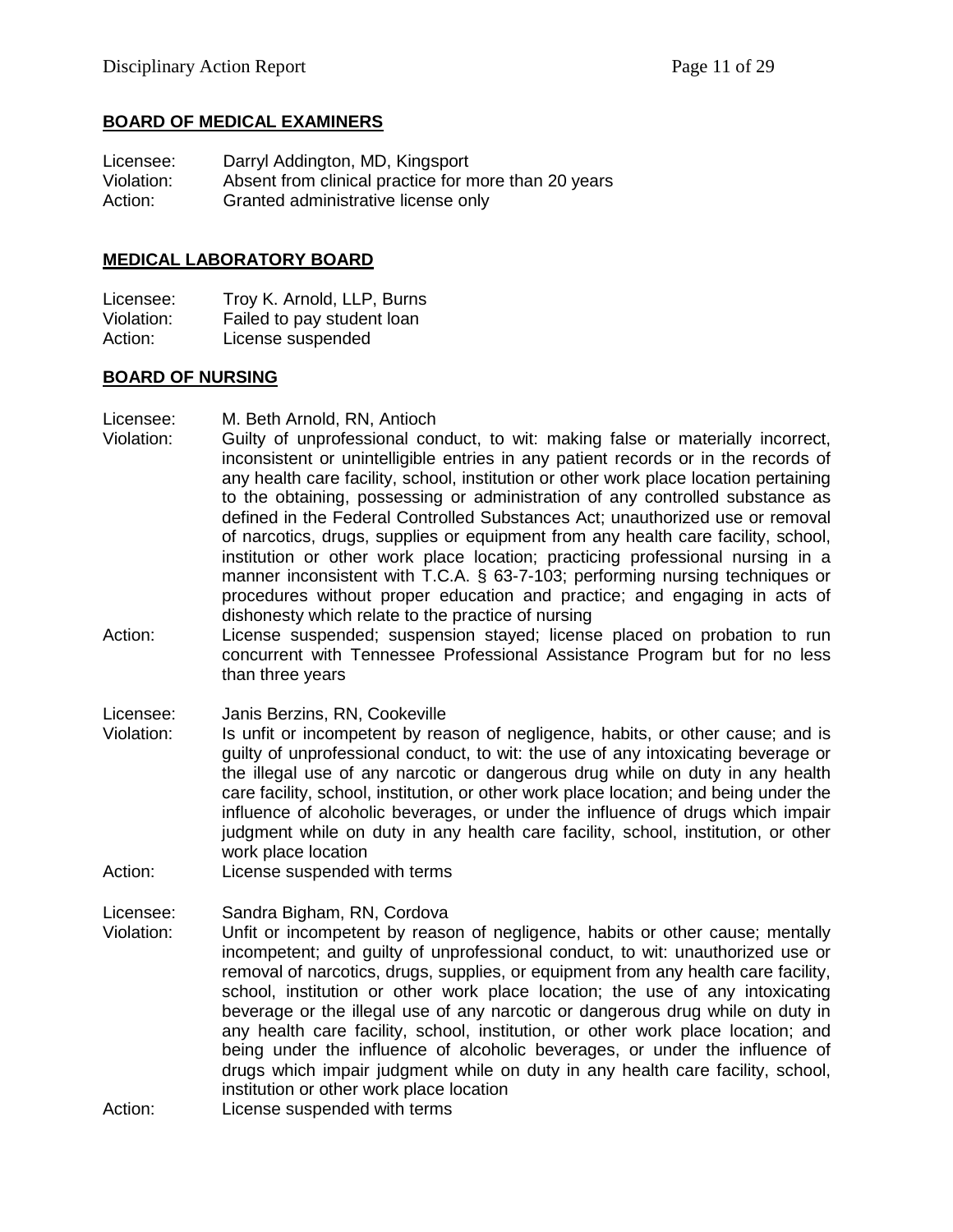| Licensee:<br>Violation:            | Sarah Boyles, RN, Emmalena, KY<br>Addicted to drugs or alcohol; guilty of unprofessional conduct to the degree of<br>interfering with nursing, to wit: being under the influence of alcoholic beverages,<br>or under the influence of drugs which impair judgment while on duty in any<br>health care facility, school, institution or other work place location; and engaging<br>in acts of dishonesty which relate to the practice of nursing                                                                                                                                                                                                                                                                                                                                                          |
|------------------------------------|----------------------------------------------------------------------------------------------------------------------------------------------------------------------------------------------------------------------------------------------------------------------------------------------------------------------------------------------------------------------------------------------------------------------------------------------------------------------------------------------------------------------------------------------------------------------------------------------------------------------------------------------------------------------------------------------------------------------------------------------------------------------------------------------------------|
| Action:                            | License suspended with terms                                                                                                                                                                                                                                                                                                                                                                                                                                                                                                                                                                                                                                                                                                                                                                             |
| Licensee:<br>Violation:<br>Action: | Kowania Brown, RN, Memphis<br>Failed to pay student loans<br>License suspended                                                                                                                                                                                                                                                                                                                                                                                                                                                                                                                                                                                                                                                                                                                           |
| Licensee:<br>Violation:            | Elizabeth Saige Calloway, RN, Harrison<br>Unfit or incompetent by reason of negligence, habits or other cause; and guilty<br>of unprofessional conduct, to wit: abandoning or neglecting a patient requiring<br>nursing care; unauthorized use or removal of narcotics, drugs, supplies or<br>equipment from any health care facility, school, institution or other work place<br>location; the use of any intoxicating beverage or the illegal use of any narcotic or<br>dangerous drug while on duty in any health care facility, school, institution, or<br>other work place location; and being under the influence of alcoholic beverages,<br>or under the influence of drugs which impair judgment while on duty in any<br>health care facility, school, institution, or other work place location |
| Action:                            | License revoked; assessed \$3,000 civil penalty, plus costs not to exceed \$5,000                                                                                                                                                                                                                                                                                                                                                                                                                                                                                                                                                                                                                                                                                                                        |
| Licensee:<br>Violation:<br>Action: | Millicent Cathey, LPN, Humboldt<br>Guilty of a crime<br>License revoked; assessed costs not to exceed \$1,000                                                                                                                                                                                                                                                                                                                                                                                                                                                                                                                                                                                                                                                                                            |
| Licensee:<br>Violation:            | Curtiss Chapman, RN, Ooltewah<br>Guilty of a crime; and guilty of unprofessional conduct, to wit: revocation,<br>suspension, probation or other discipline of a license to practice nursing by<br>another state or territory of the United States for any act or omission which<br>would constitute grounds for the revocation, suspension, probation or other<br>discipline of a license in this state                                                                                                                                                                                                                                                                                                                                                                                                  |
| Action:                            | License suspended with terms                                                                                                                                                                                                                                                                                                                                                                                                                                                                                                                                                                                                                                                                                                                                                                             |
| Licensee:<br>Violation:<br>Action: | Carrie Ciaramitaro, LPN, Germantown<br>Failed to pay student loans<br>License suspended                                                                                                                                                                                                                                                                                                                                                                                                                                                                                                                                                                                                                                                                                                                  |
| Licensee:<br>Violation:<br>Action: | Toby Climer, RN, Lebanon<br>Guilty of a crime<br>License suspended; suspension stayed; license placed on probation to run<br>concurrent with Tennessee Professional Assistance Program monitoring<br>agreement but for no less than three years                                                                                                                                                                                                                                                                                                                                                                                                                                                                                                                                                          |
| Licensee:<br>Violation:<br>Action: | Amanda Collins, RN, Murfreesboro<br>Failed to pay student loans<br>License suspended                                                                                                                                                                                                                                                                                                                                                                                                                                                                                                                                                                                                                                                                                                                     |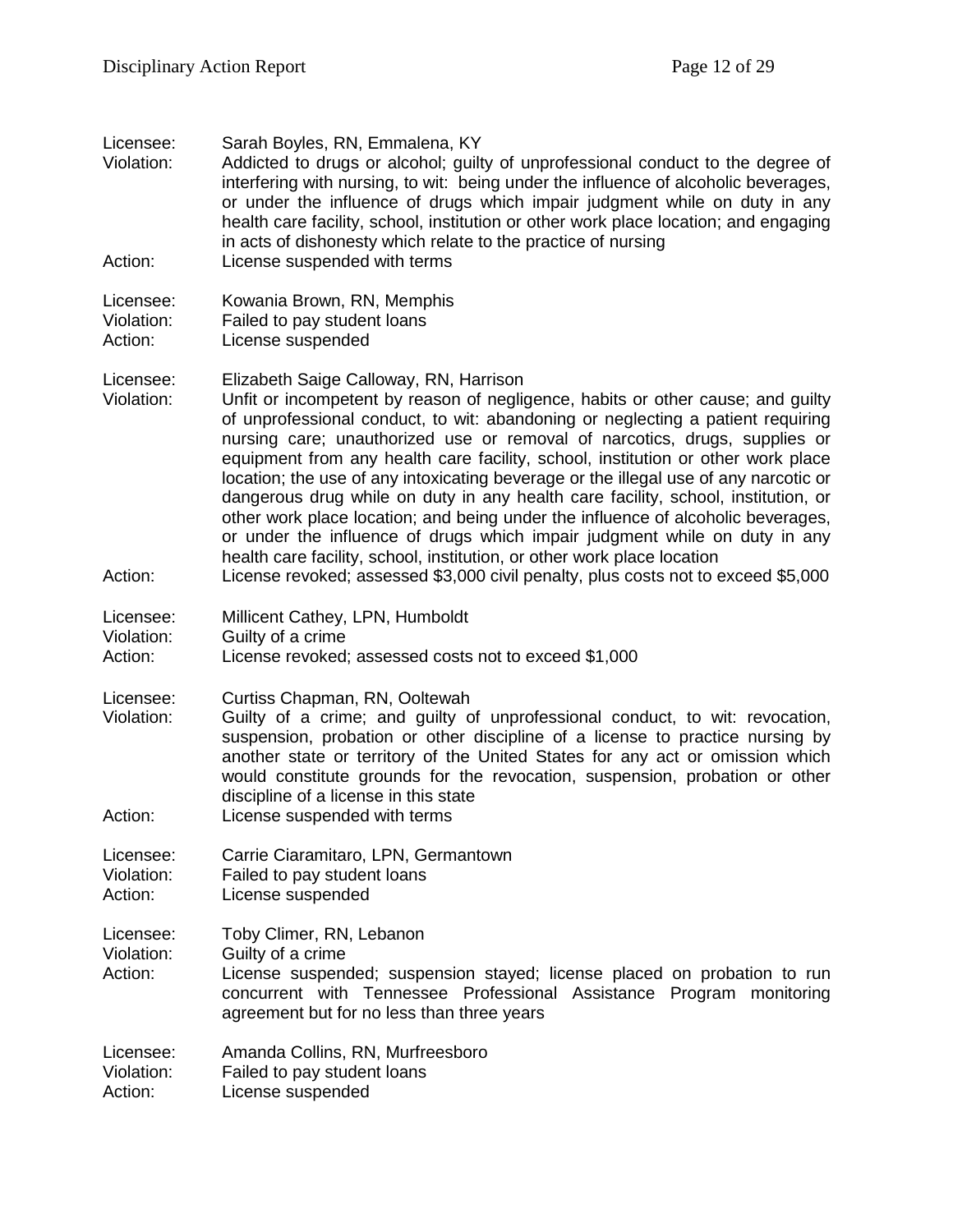Licensee: Betsy A. Cothran, RN, Covington Violation: Guilty of unprofessional conduct, to wit: unauthorized use or removal of narcotics, drugs, supplies or equipment from any health care facility, school, institution or other work place location; and engaging in acts of dishonesty which relate to the practice of nursing Action: License suspended with terms

- Licensee: Gary W. Criner, RN, Ripley
- Violation: Addicted to alcohol or drugs to the degree of interfering with nursing duties; and guilty of unprofessional conduct, to wit: making false or materially incorrect, inconsistent or unintelligible entries in any patient records or in the records of any health care facility, school, institution or other work place location pertaining to the obtaining, possessing or administration of any controlled substance as defined in the Federal Controlled Substances Act; unauthorized use or removal of narcotics, drugs, supplies, or equipment from any health care facility, school institution or other work place location; the use of any intoxicating beverage or the illegal use of any narcotic or dangerous drug while on duty in any health care facility, school, institution, or other work place location; and being under the influence of alcoholic beverages, or under the influence of drugs which impair judgment while on duty in any health care facility, school, institution, or other work place location
- Action: License suspended with terms
- Licensee: Angela Davis, Gulfport, Mississippi
- Violation: Unfit or incompetent by reason of negligence, habits or other cause; and guilty of unprofessional conduct, to wit: failure to maintain a record for each patient which accurately reflects the nursing problems and interventions for the patient and/or failure to maintain a record for each patient which accurately reflects the name and title of the nurse providing care; and making false or materially incorrect, inconsistent or unintelligible entries in any patient records or in the records of any health care facility, school, institution or other work place location pertaining to the obtaining, possessing or administration of any controlled substance as defined in the Federal Controlled Substances Act; unauthorized use or removal of narcotics, drugs, supplies, or equipment from any health care facility, school institution or other work place location
- Action: Privilege to practice nursing in the State of Tennessee revoked; assessed \$31,000 civil penalty, plus costs not to exceed \$5,000
- Licensee: Robin Deering, RN, Friendsville
- Violation: Guilty of a crime; guilty of unprofessional conduct, to wit: being under the influence of alcoholic beverages, or under the influence of drugs which impair judgment while on duty in any health care facility, school, institution or other work place location
- Action: Reinstatement application denied

Licensee: Gemmie E. Doty, LPN, Chapmansboro

Violation: Unfit or incompetent by reason of negligence, habits or other cause; and guilty of unprofessional conduct, to wit: making false or materially incorrect, inconsistent or unintelligible entries in any patient records or in the records of any health care facility, school, institution or other work place location pertaining to the obtaining, possessing or administration of any controlled substance as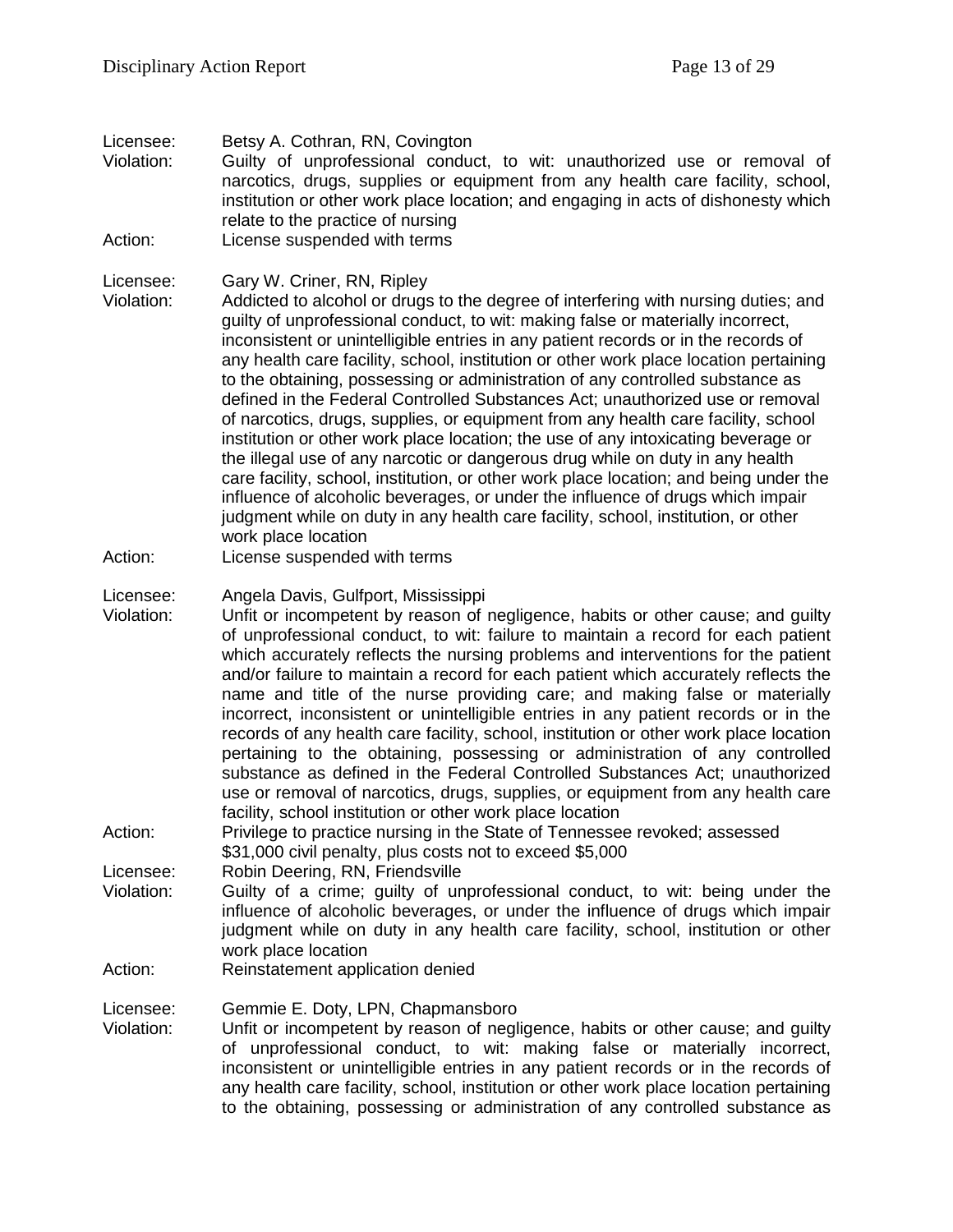defined in the Federal Controlled Substances Act; unauthorized use or removal of narcotics, drugs, supplies, or equipment from any health care facility, school institution or other work place location; and engaging in acts of dishonesty which relate to the practice of nursing

Action: License voluntarily surrendered; assessed costs not to exceed \$1,500

Licensee: Bruce E. Dyer Sr., APN / RN, Chattanooga

Violation: Unfit or incompetent by reason of negligence, habits or other cause; and guilty of unprofessional conduct, to wit: over-prescribing, or prescribing in a manner inconsistent with Rules 1000-04-.08 and 1000-04-.09; practicing professional nursing in a manner inconsistent with T.C.A. § 63-7-103; and engaging in acts of dishonesty which relate to the practice of nursing Action: Certificate and license suspended with terms

Licensee: Marlene Edwards, LPN, Spring City

- Violation: Unfit or incompetent by reason of negligence, habits or other cause; addicted to drugs or alcohol to the degree of interfering with nursing duties; and guilty of unprofessional conduct, to wit: intentionally or negligently causing physical or emotional injury to a patient; abandoning or neglecting a patient requiring nursing care; being under the influence of alcoholic beverages, or under the influence of drugs which impair judgment while on duty in any health care facility, school, institution or other work place location; impersonating another licensed practitioner; and exercising undue influence on the patient including the promotion of sale of services, goods, appliances, or drugs in such manner as to exploit the patient for financial gain of the nurse or of a third party Action: License suspended with terms
- Licensee: Karissa Shea Elmore, RN Applicant, Dyersburg
- Violation: Guilty of a crime; and guilty of unprofessional conduct
- Action: Conditional licensure granted; license suspended with terms

Licensee: Samantha R. Faulkner, LPN, Memphis

- Violation: Guilty of unprofessional conduct, to wit: failure to maintain a record for each patient which accurately reflects the nursing problems and interventions for the patient and/or failure to maintain a record for each patient which accurately reflects the name and title of the nurse providing care
- Action: License placed on probation for one year; must obtain continuing education hours in the areas of patient rights and ethics, documentation, and medication administration

Licensee: Larry R. Fields, LPN, Bartlett

- Violation: Guilty of unprofessional conduct; and engaging in acts of dishonesty which relate to the practice of nursing
- Action: License revoked; assessed \$1,000 civil penalty and case costs not to exceed \$5,000

Licensee: Andrea L. Fowler, RN, Spring Hill

Violation: Guilty of unprofessional conduct, to wit: failure to maintain a record for each patient which accurately reflects the nursing problems and interventions for the patient and/or failure to maintain a record for each patient which accurately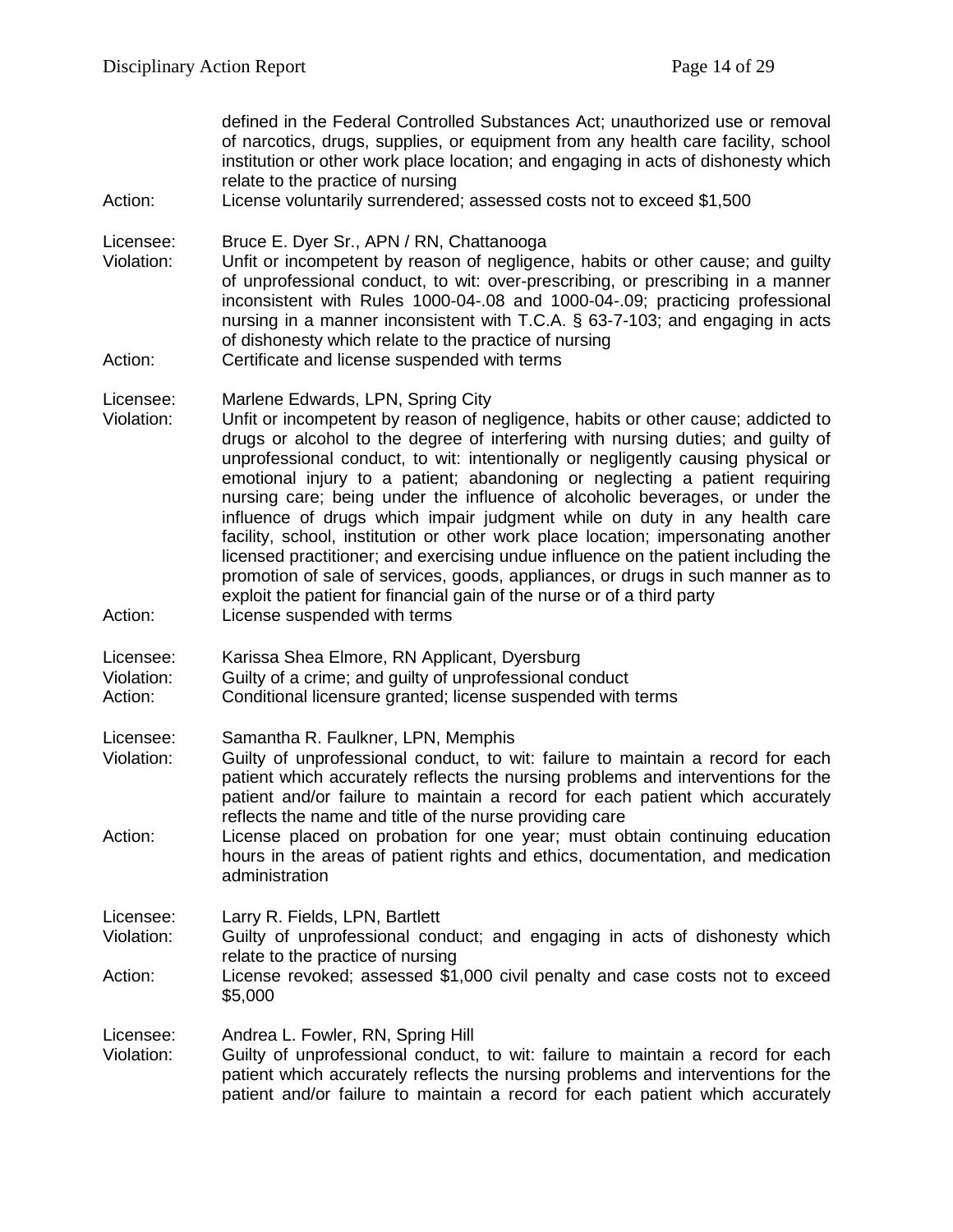reflects the name and title of the nurse providing care; and making false or materially incorrect, inconsistent or unintelligible entries in any patient records or in the records of any health care facility, school, institution or other work place location pertaining to the obtaining, possessing or administration of any controlled substance as defined in the Federal Controlled Substances Act Action: License suspended with terms

Licensee: Mauzie Furlow, LPN applicant, Murfreesboro

Violation: Guilty of a crime<br>Action: Exam application Exam application denied

Licensee: Mehry A. Gast, RN, Knoxville

Unfit or incompetent by reason of negligence, habits or other cause; and guilty of unprofessional conduct, to wit: intentionally or negligently causing physical or emotional injury to a patient; exercising undue influence on a patient including the promotion of sale of services, goods, appliances, or drugs in such a manner as to exploit the patient for financial gain of the nurse or of a third party; practicing professional nursing in a manner inconsistent with T.C.A. § 63-7-103; and engaging in acts of dishonesty which relate to the practice of nursing Action: License voluntarily surrendered; placement on the Abuse Registry; assessed \$3,000 civil penalty, plus costs not to exceed \$2,000

#### Licensee: Sabra Gentry, APN / RN, Carthage

Violation: Made an intentional misrepresentation when providing information to the department of health that the department uses in a provider profile in violation of T.C.A. § 63-51-113; unfit or incompetent by reason of negligence, habits or other cause; and guilty of unprofessional conduct, to wit: violating confidentiality of information or knowledge concerning the patient, except when required to do so by law; failing to report, through proper channels, facts known to the individual regarding incompetent, unethical or illegal practice of any health care provider; practicing professional nursing in a manner inconsistent with T.C.A. § 63-7-103; and engaging in acts of dishonesty which relate to the practice of nursing

Action: APN certificate and RN license suspended; suspension stayed; certificate and license placed on probation for no less than five years; assessed \$2,000 civil penalty

| Licensee: |  | Lawrence Goodman, RN, Gallatin |  |  |
|-----------|--|--------------------------------|--|--|
|-----------|--|--------------------------------|--|--|

- Violation: Guilty of unprofessional conduct; and engaging in acts of dishonesty which relate to the practice of nursing
- Action: License suspended with terms; assessed costs not to exceed \$1,000

Licensee: Tyler A. Greer, RN, Red Bank

- Violation: Guilty of unprofessional conduct, to wit: unauthorized use or removal of narcotics, drugs, supplies, or equipment from any health care facility, school institution or other work place location
- Action: License voluntarily surrendered

Licensee: Katherine Joy Gunning, LPN, Greeneville Violation: Unfit or incompetent by reason of negligence, habits or other cause; mentally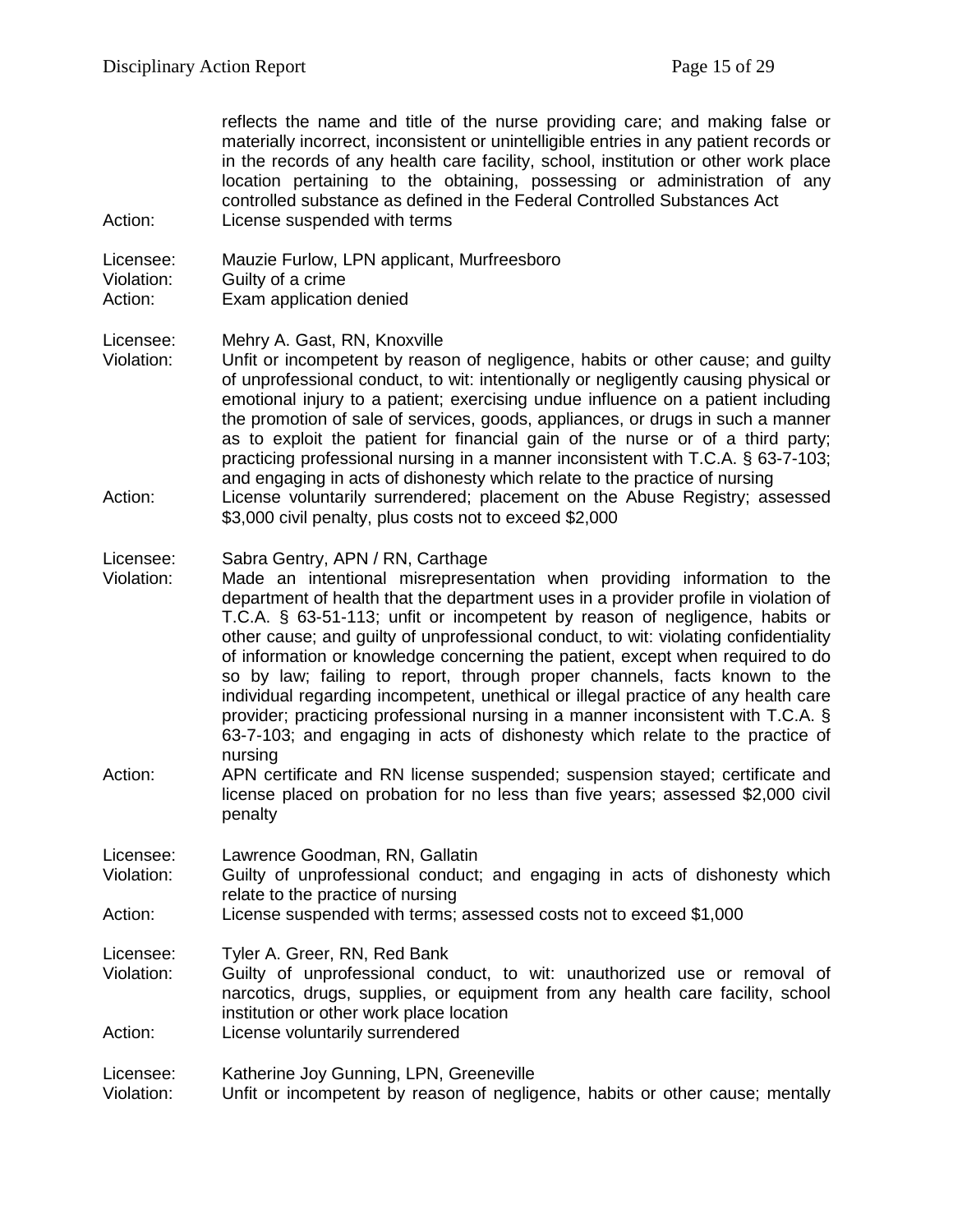incompetent; and guilty of unprofessional conduct, to wit: intentionally or negligently causing a physical or emotional injury to a patient; failure to maintain a record for each patient which accurately reflects the nursing problems and interventions for the patient and/or failure to maintain a record for each patient which accurately reflects the name and title of the nurse providing care; abandoning or neglecting a patient requiring nursing care; practicing practical nursing in a manner inconsistent with T.C.A. § 63-7-108; performing nursing techniques or procedures without proper education and practice; and engaging in acts of dishonesty which relate to the practice of nursing

Action: License suspended with terms; must obtain continuing education hours on prevention of abuse and neglect and in the basic and proper care of enterostomy feeding tubes, including Percutaneous Endoscopic Gastronomy (PEG) tubes, gastronomy (G) tubes and jejunostomy tubes; may not be employed by or work for any home health, home care provider, or any community based care provider; may practice as an LPN only under the on-site supervision of a physician or registered nurse supervisor

Licensee: Stephanie Dawn Hayes, LPN, Celina

- Violation: Unfit or incompetent by reason of negligence, habits or other cause; and is guilty of unprofessional conduct, to wit: intentionally or negligently causing physical or emotional injury to a patient; failure to maintain a record for each patient which accurately reflects the nursing problems and interventions for the patient and/or failure to maintain a record for each patient which accurately reflects the name and title of the nurse providing care; and abandoning or neglecting a patient
- Action: License suspended; suspension stayed; license placed on probation for no less than three years; must obtain continuing education hours in the areas of prevention of neglect, care of patients with Type I and Type II diabetes, management of blood sugar and glucose monitoring, and care of patients in the long-term setting; assessed \$1,000 Civil Penalty

- Action: License suspended
- Licensee: Jamie S. Henry, RN, Luka, Mississippi
- Violation: Guilty of unprofessional conduct, to wit: making false or materially incorrect, inconsistent or unintelligible entries in any patient records or in the records of any health care facility, school, institution or other work place location pertaining to the obtaining, possessing or administration of any controlled substance as defined in the Federal Controlled Substances Act
- Action: Privilege to practice nursing in the State of Tennessee revoked; shall cease and desist the practice of nursing in the State of Tennessee
- Licensee: Jennifer Huffman, RN applicant, Arlington Violation: Guilty of unprofessional conduct; revocation, suspension, probation or other discipline of a license to practice nursing by another state or territory of the United States for any act or omission which would constitute grounds for the revocation, suspension, probation or other discipline of a license in this state
- Action: Endorsement application denied

Licensee: Sharon Hearon, RN, Chattanooga<br>Violation: Failed to pay student loans Failed to pay student loans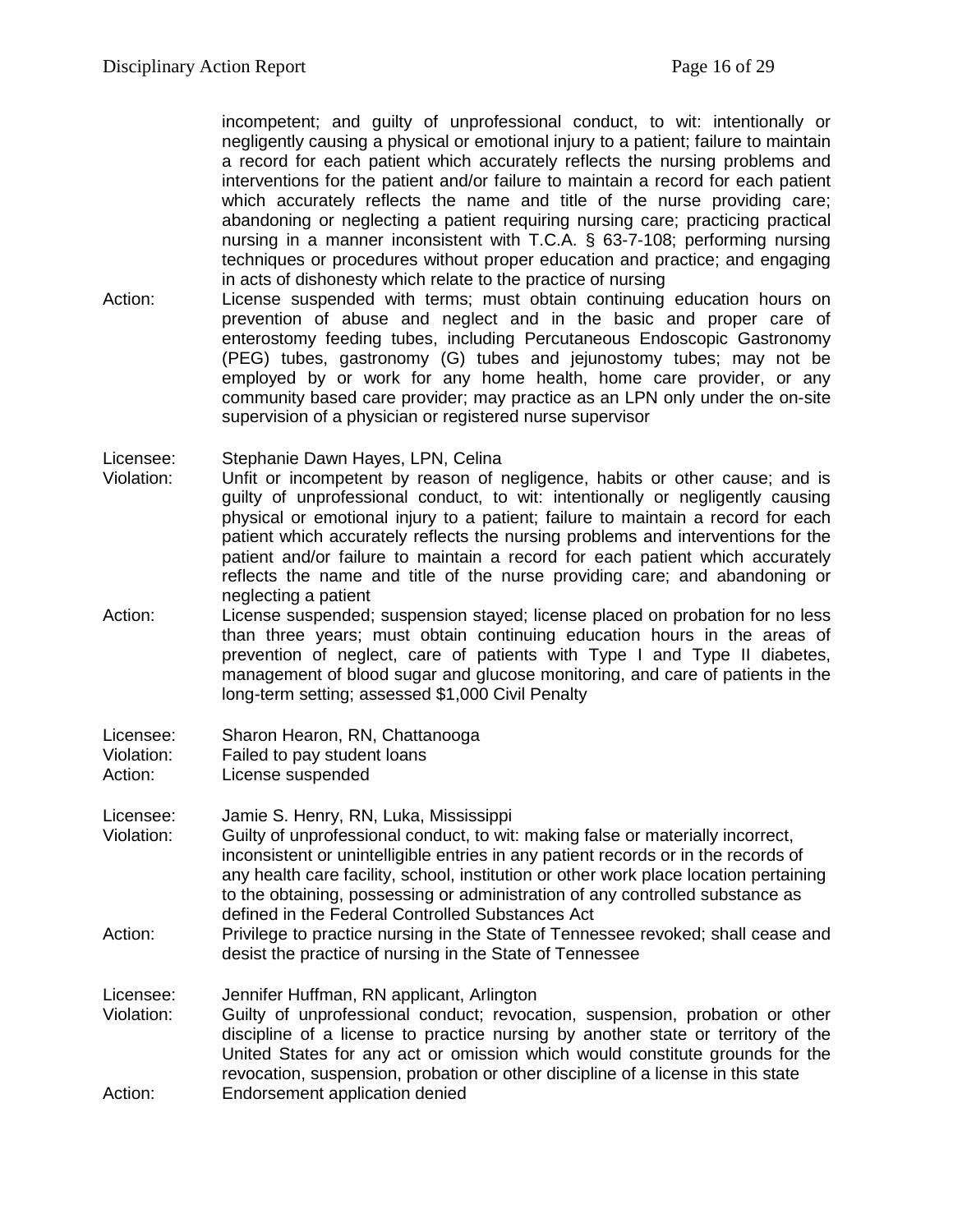| Licensee:<br>Violation:<br>Action: | Whinolyn Jardeleza, RN, Chattanooga<br>Unfit or incompetent by reason of negligence, habits or other cause; and is<br>guilty of unprofessional conduct, to wit: intentionally or negligently causing<br>physical or emotional injury to a patient<br>License reprimanded; must obtain continuing education hours in the areas of<br>physical assessment of patients, nursing in the mental health setting, and<br>nursing documentation; assessed \$1,000 civil penalty                                                                                                                                                                                                                                                                                                                                                                                                                                                                                                                                              |
|------------------------------------|----------------------------------------------------------------------------------------------------------------------------------------------------------------------------------------------------------------------------------------------------------------------------------------------------------------------------------------------------------------------------------------------------------------------------------------------------------------------------------------------------------------------------------------------------------------------------------------------------------------------------------------------------------------------------------------------------------------------------------------------------------------------------------------------------------------------------------------------------------------------------------------------------------------------------------------------------------------------------------------------------------------------|
| Licensee:<br>Violation:<br>Action: | Sharon Jardine, RN, Knoxville<br>Failed to pay student loans<br>License suspended                                                                                                                                                                                                                                                                                                                                                                                                                                                                                                                                                                                                                                                                                                                                                                                                                                                                                                                                    |
| Licensee:<br>Violation:<br>Action: | April Johnson, LPN, Kingsport<br>Failed to pay student loans<br>License suspended                                                                                                                                                                                                                                                                                                                                                                                                                                                                                                                                                                                                                                                                                                                                                                                                                                                                                                                                    |
| Licensee:<br>Violation:<br>Action: | Mashanda Jones, RN, Cordova<br>Failed to pay student loans<br>License suspended                                                                                                                                                                                                                                                                                                                                                                                                                                                                                                                                                                                                                                                                                                                                                                                                                                                                                                                                      |
| Licensee:<br>Violation:            | Caren L. Kennedy, RN, Cordova<br>Guilty of a crime; and guilty of fraud or deceit in procuring or attempting to<br>procure a license to practice nursing                                                                                                                                                                                                                                                                                                                                                                                                                                                                                                                                                                                                                                                                                                                                                                                                                                                             |
| Action:                            | License suspended with terms; assessed \$3,000 civil penalty, plus costs not to<br>exceed \$5,000                                                                                                                                                                                                                                                                                                                                                                                                                                                                                                                                                                                                                                                                                                                                                                                                                                                                                                                    |
| Licensee:<br>Violation:<br>Action: | Jameka Kennedy, RN applicant, Nashville<br>Guilty of a crime<br>Endorsement application denied                                                                                                                                                                                                                                                                                                                                                                                                                                                                                                                                                                                                                                                                                                                                                                                                                                                                                                                       |
| Licensee:<br>Violation:            | David R. Kornguth, RN, Lebanon<br>Guilty of unprofessional conduct, to wit: making false or materially incorrect,<br>inconsistent or unintelligible entries in any patient records or in the records of<br>any health care facility, school, institution or other work place location pertaining<br>to the obtaining, possessing or administration of any controlled substance as<br>defined in the Federal Controlled Substances Act; unauthorized use or removal<br>of narcotics, drugs, supplies, or equipment from any health care facility, school<br>institution or other work place location; the use of any intoxicating beverage or<br>the illegal use of any narcotic or dangerous drug while on duty in any health<br>care facility, school, institution, or other work place location; and being under the<br>influence of alcoholic beverages, or under the influence of drugs which impair<br>judgment while on duty in any health care facility, school, institution, or other<br>work place location |
| Action:                            | License suspended with terms                                                                                                                                                                                                                                                                                                                                                                                                                                                                                                                                                                                                                                                                                                                                                                                                                                                                                                                                                                                         |
| Licensee:<br>Violation:            | Linda J. Lee, RN, Matlacha, Florida<br>Guilty of fraud or deceit in procuring or attempting to procure a license to<br>practice nursing; and guilty of unprofessional conduct, to wit: failure to maintain                                                                                                                                                                                                                                                                                                                                                                                                                                                                                                                                                                                                                                                                                                                                                                                                           |

a record for each patient which accurately reflects the nursing problems and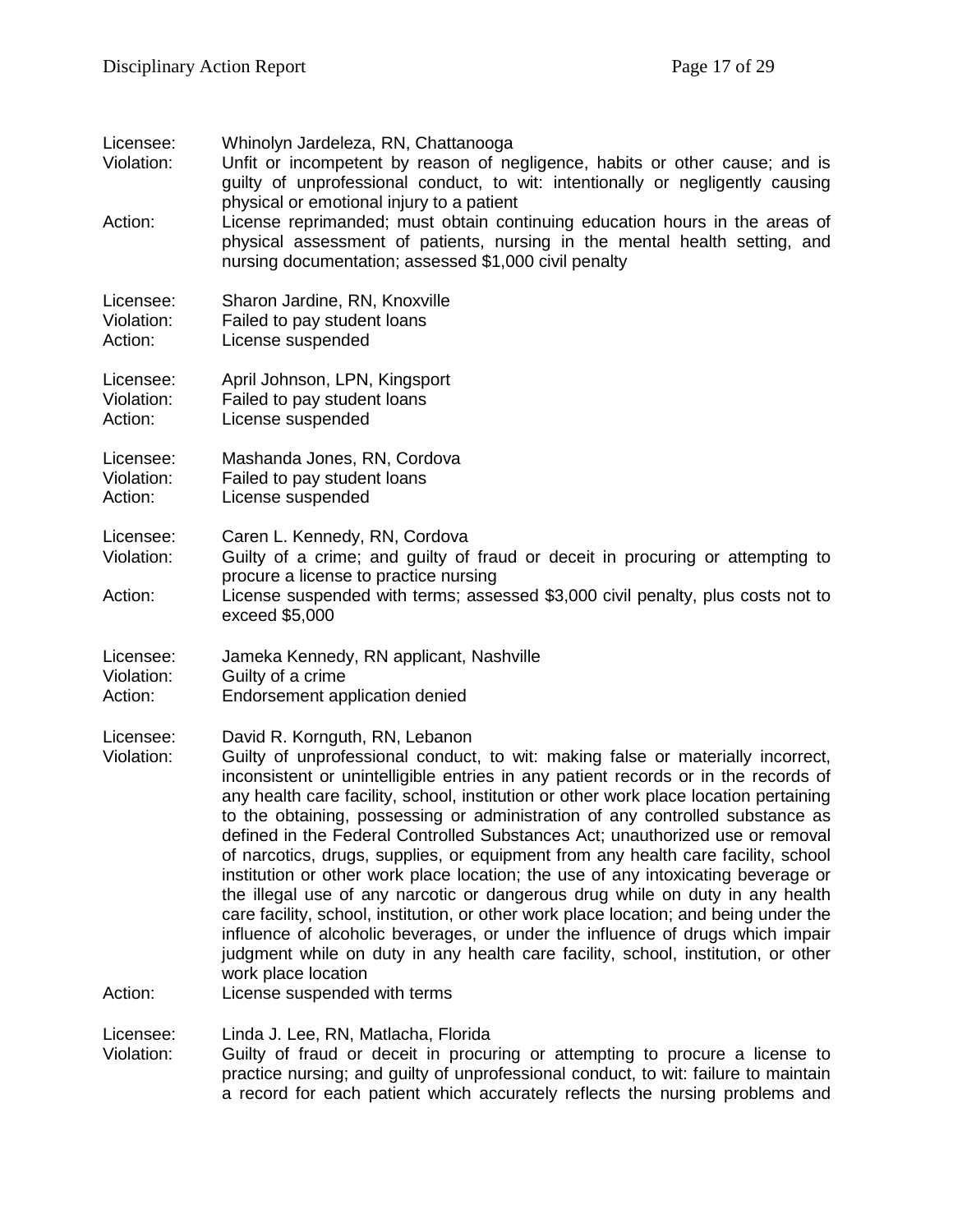interventions for the patient and/or failure to maintain a record for each patient which accurately reflects the name and title of the nurse providing care; and revocation, suspension, probation or other discipline of a license to practice nursing by another state or territory of the United States for any act or omission which would constitute grounds for the revocation, suspension, probation or other discipline of a license in this state

Action: License voluntarily surrendered

Licensee: Keith Loveday, RN, Athens<br>Violation: Guilty of a crime: addicted

- Guilty of a crime; addicted to alcohol or drugs to the degree of interfering with nursing duties; and guilty of unprofessional conduct, to wit: being under the influence of alcoholic beverages, or under the influence of drugs which impair judgment while on duty in any health care facility, school, institution, or other work place location
- Action: License suspended with terms

Licensee: Alicia K. Mayo, LPN, Jackson

- Violation: Unfit or incompetent by reason of negligence, habits, or other cause; and is guilty of unprofessional conduct, to wit: intentionally or negligently causing physical or emotional injury to a patient
- Action: License reprimanded; must obtain continuing education hours in the area of patient safety, caring for pediatric and special needs patients, and prevention of abuse and neglect; assessed \$1,000 civil penalty, plus costs not to exceed \$250

Licensee: Carrie Blankenship McDaniel, RN, McDonald<br>Violation: Unfit or incompetent by reason of negligeng

- Unfit or incompetent by reason of negligence, habits, or other cause; and is guilty of unprofessional conduct, to wit: making false or materially incorrect, inconsistent or unintelligible entries in any patient records or in the records of any health care facility, school, institution or other work place location pertaining to the obtaining, possessing or administration of any controlled substance as defined in the Federal Controlled Substances Act; unauthorized use or removal of narcotics, drugs, supplies, or equipment from any health care facility, school, institution or other work place location; and engaging in acts of dishonesty which relate to the practice of nursing
- Action: License suspended; suspension stayed; license placed on probation to run concurrent with Tennessee Professional Assistance Program monitoring agreement but for no less than three years

Licensee: Ashley Ryan McFarland, RN, Murfreesboro

- Violation: Practiced nursing without being duly licensed to do so; has violated or attempted to violate, directly or indirectly, or assisted in or abetted the violation of or conspired to violate any provision of this chapter or any lawful order of the Board issued pursuant thereto
- Action: Conditional reinstatement granted; assessed \$2,000 civil penalty

Licensee: Teri C. Mizell (Eubanks), RN, Lucedale, Mississippi

Violation: Unfit or incompetent by reason of negligence, habits or other cause; and guilty of unprofessional conduct, to wit: failure to maintain a record for each patient which accurately reflects the nursing problems and interventions for the patient and/or failure to maintain a record for each patient which accurately reflects the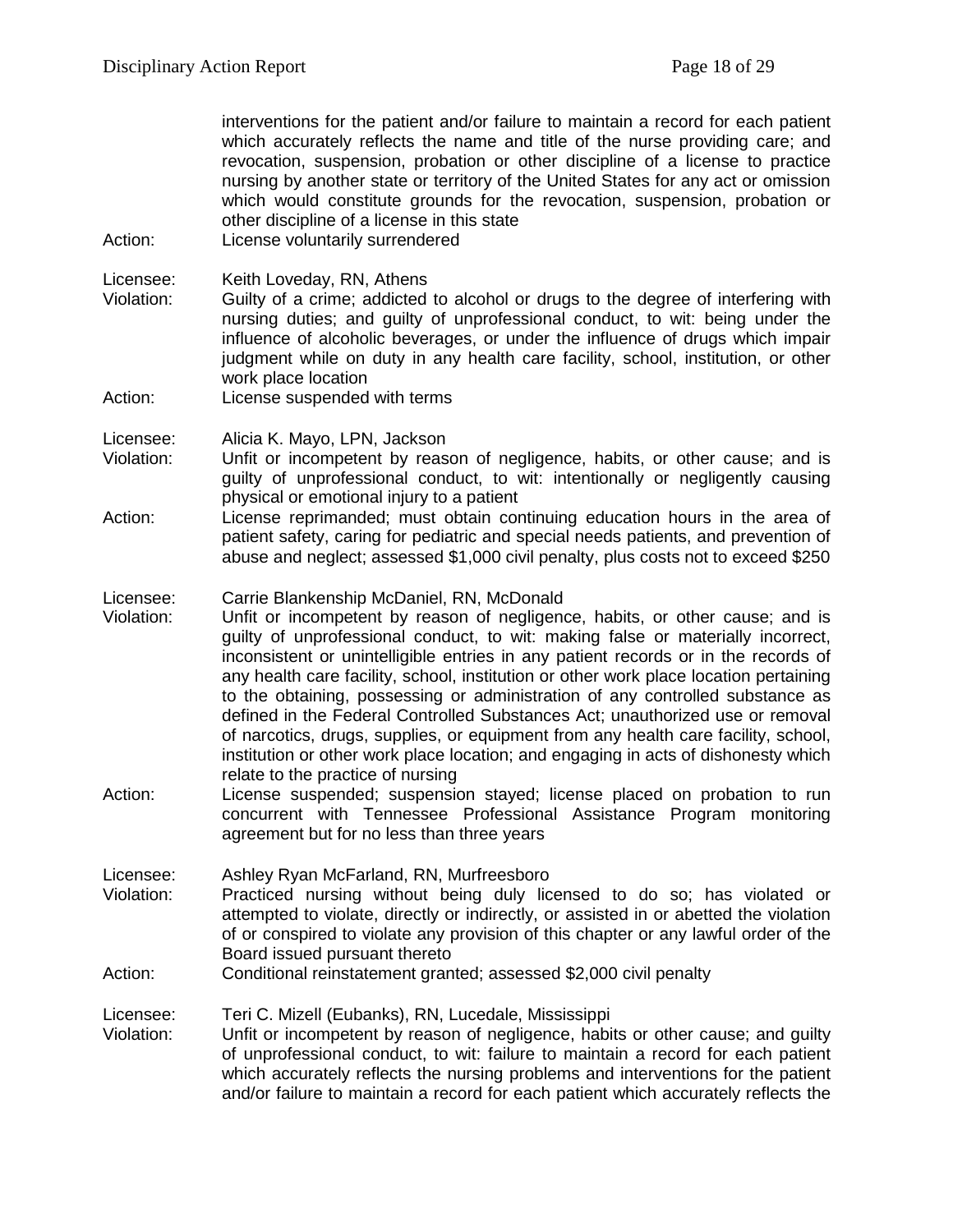name and title of the nurse providing care; and making false or materially incorrect, inconsistent or unintelligible entries in any patient records or in the records of any health care facility, school, institution or other work place location pertaining to the obtaining, possessing or administration of any controlled substance as defined in the Federal Controlled Substances Act; unauthorized use or removal of narcotics, drugs, supplies, or equipment from any health care facility, school institution or other work place location

Action: Privilege to practice nursing in the State of Tennessee revoked; assessed \$33,000 civil penalty, plus costs not to exceed \$5,000

Violation: Guilty of a crime<br>Action: License revoked:

License revoked; assessed \$3,000 civil penalty, plus costs not to exceed \$5,000

Licensee: Jennifer V. Neel, APN/RN, Mt. Pleasant

Violation: Failure to document medical history and physical examinations, including pain history, any pertinent evaluations by another provider, history of and potential for substance abuse, pertinent coexisting diseases and conditions, psychological functions, and the presence of a recognized medical indication for the use of a controlled substance; failure to provide a written treatment plan tailored for the individual needs of the patient, including objectives such as pain relief and/or improved physical and psychosocial function, and did not consider the need for further testing, consultations, referrals, or use of other treatment modalities dependent on patient response; and failure to include in patient records any progress toward reaching treatment objectives, any new information about the etiology of the pain, or an update on the treatment plan while evaluating the patient for continuation or change of medications

- Action: RN license and APN certificate placed on probation for no less than one year; must complete two Continuing Medical Education courses in the areas of medical documentation and prescribing controlled drugs; assessed \$1,800 civil penalties and costs not to exceed \$1,000
- Licensee: Brandi Niece, RN, Linden Violation: Failed to pay student loans Action: License suspended

Licensee: Julie Norman, LPN, Waynesboro Violation: Guilty of a crime Action: Renewal application denied

Licensee: Heather Oakes, LPN, Crossville Violation: Failed to pay student loans Action: License suspended

- Licensee: Amanda Jill Padula, RN, Rainbow City, Alabama
- Violation: Guilty of unprofessional conduct, to wit: revocation, suspension, probation or other discipline of a license to practice nursing by another state or territory of the United States for any act or omission which would constitute grounds for the revocation, suspension, probation or other discipline of license in this state Action: License reprimanded; assessed \$300 civil penalty

Licensee: Barbara H. Mullin, RN, Lavergne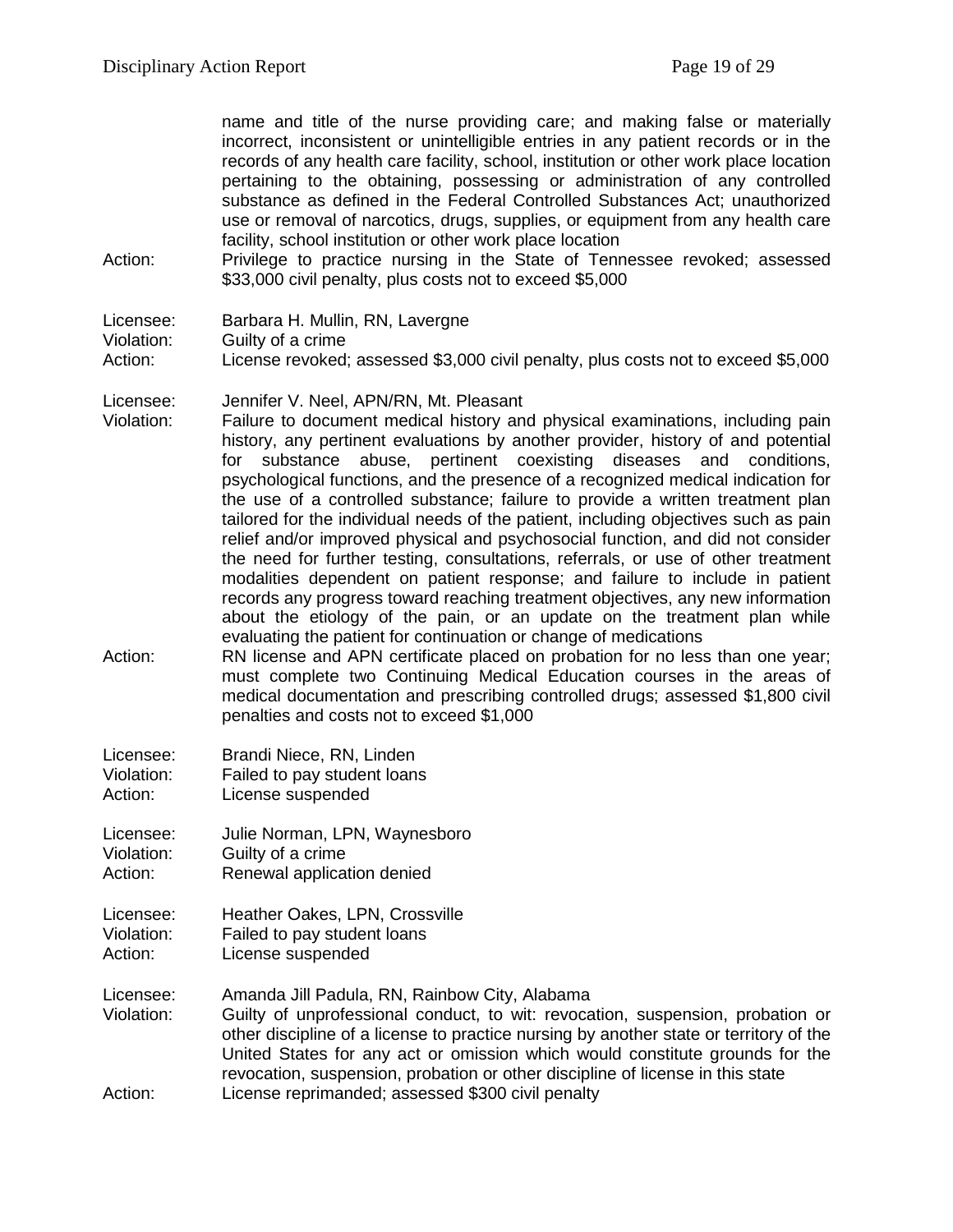Licensee: Tracy Poole, RN, Murfreesboro

- Violation: Guilty of a crime; and guilty of unprofessional conduct, to wit: has violated or attempted to violate, directly or indirectly, or assisted in or abetted the violation of or conspired to violate any provision of this chapter or any lawful order of the Board issued pursuant thereto; and practicing nursing during the time the person's license issued is suspended or revoked
- Action: License remains suspended with terms; assessed \$700 civil penalty, plus costs not to exceed \$3,000

#### Licensee: Tonya Kay Prock, RN, Bon Aqua

Violation: Has violated or attempted to violate, directly or indirectly, or assisted in or abetted the violation of, or conspired to violate, any provision of Tennessee Code Annotated § 63-7-115(a)(1), or any lawful order of the board pursuant thereto

#### Action: License voluntarily surrendered; assessed costs not to exceed \$5,000

- Licensee: Joy L. Ray, RN, Kingsport
- Violation: Guilty of unprofessional conduct, to wit: making false or materially incorrect, inconsistent or unintelligible entries in any patient records or in the records of any health care facility, school, institution or other work place location pertaining to the obtaining, possessing or administration of any controlled substance as defined in the Federal Controlled Substances Act; unauthorized use or removal of narcotics, drugs, supplies or equipment from any health care facility, school, institution or other work place location; revocation, suspension, probation or other discipline of a license to practice nursing by another state or territory of the United States for any act or omission which would constitute grounds for the revocation, suspension, probation or other discipline of license in this state; failing to report, through proper channels, facts known to the individual regarding incompetent, unethical or illegal practice of any health care provider; and engaging in acts of dishonesty which relate to the practice of nursing
- Action: License suspended; suspension stayed; license placed on probation to run concurrent with Tennessee Professional Assistance Program monitoring agreement but for no less than three years; assessed \$1,000 civil penalty
- Licensee: Mary Ridenour, LPN, La Follette<br>Violation: Guilty of unprofessional conduc
- Guilty of unprofessional conduct, to wit: revocation, suspension, probation or other discipline of a license to practice nursing by another state or territory of the United States for any act or omission which would constitute grounds for the revocation, suspension, probation or other discipline of a license in this state Action: Reinstatement application denied

#### Licensee: Westley A. Robertson, RN, East Ridge

Violation: Guilty of unprofessional conduct, to wit: being under the influence of alcoholic beverages, or under the influence of drugs which impair judgment while on duty in any health care facility, school, institution or other work place location Action: License suspended with terms

# Licensee: Tiashia Rollins, APN certificate applicant, Madison, MS Violation: Guilty of fraud or deceit in procuring or attempting to procure a license to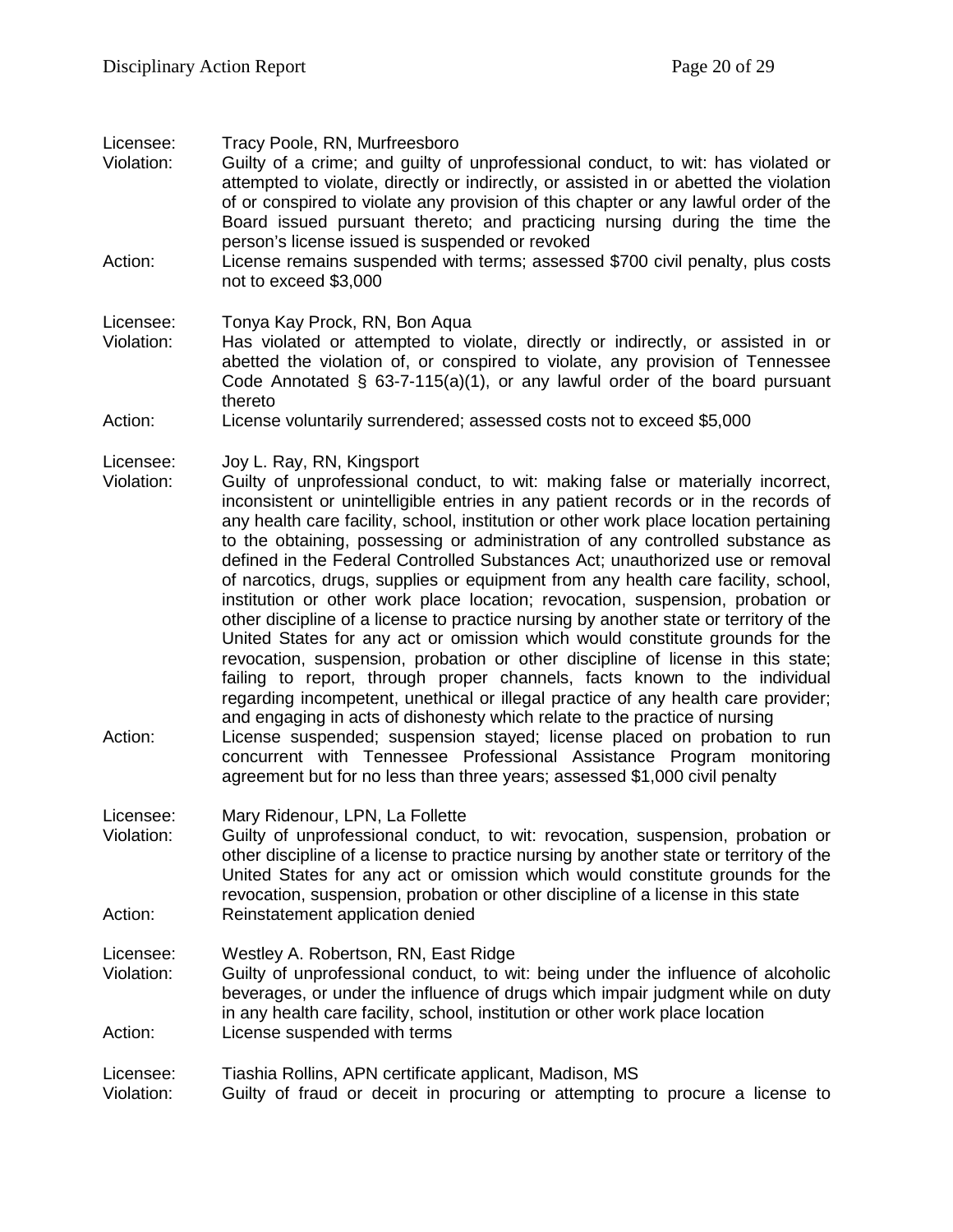| Action:                            | practice nursing<br>Certificate application denied                                                                                                                                                                                                                                                                                                                                                                                                                                                                                                                                                                                                                                                                                                                                               |
|------------------------------------|--------------------------------------------------------------------------------------------------------------------------------------------------------------------------------------------------------------------------------------------------------------------------------------------------------------------------------------------------------------------------------------------------------------------------------------------------------------------------------------------------------------------------------------------------------------------------------------------------------------------------------------------------------------------------------------------------------------------------------------------------------------------------------------------------|
| Licensee:<br>Violation:<br>Action: | Rhonda Scott, LPN, Bridgeport, AL<br>Failed to pay student loans<br>License suspended                                                                                                                                                                                                                                                                                                                                                                                                                                                                                                                                                                                                                                                                                                            |
| Licensee:<br>Violation:<br>Action: | Nicole Sheppard, RN (Maryland), Taneytown<br>Engaging in acts of dishonesty which relate to the practice of nursing<br>Privilege to practice revoked; assessed costs not to exceed \$500.00                                                                                                                                                                                                                                                                                                                                                                                                                                                                                                                                                                                                      |
| Licensee:<br>Violation:<br>Action: | Sara M. Simpson, LPN, Maryville<br>Unfit or incompetent by reason of negligence, habits or other cause; and is<br>guilty of unprofessional conduct, to wit: intentionally or negligently causing<br>physical or emotional injury to a patient; practicing practical nursing in a manner<br>inconsistent with Tennessee Code Annotated § 63-7-108; and performing<br>nursing techniques or procedures without proper education and practice<br>License placed on probation for no less than one year; must obtain continuing<br>education credits on the topics of appropriate scope of practice for licensed<br>practical nurses, patient safety measures, following physicians orders, and<br>appropriate care and treatment of patients with cerebral palsy; assessed \$1,000<br>civil penalty |
| Licensee:<br>Violation:<br>Action: | Harold L. Spain, LPN, Denver, Colorado<br>Guilty of unprofessional conduct, to wit: making false or materially incorrect,<br>inconsistent or unintelligible entries in any patient records or in the records of<br>any health care facility, school, institution or other work place location pertaining<br>to the obtaining, possessing or administration of any controlled substance as<br>defined in the Federal Controlled Substances Act<br>License voluntarily surrendered; assessed costs not to exceed \$250                                                                                                                                                                                                                                                                             |
| Licensee:<br>Violation:<br>Action: | Ashley Stillman, RN, Chattanooga<br>Guilty of unprofessional conduct, to wit: being under the influence of alcoholic<br>beverages, or under the influence of drugs, which impair judgment while on duty<br>in any health care facility, school, institution or other work place location; and<br>making false or materially incorrect, inconsistent or unintelligible entries in any<br>patient records or in the records of any health care facility, school, institution or<br>other work place location pertaining to the obtaining, possessing or<br>administration of any controlled substance as defined in the Federal Controlled<br>Substances Act<br>License revoked; assessed \$3,000 civil penalty, plus costs not to exceed \$5,000                                                  |
| Licensee:<br>Violation:<br>Action: | Michelle A. Stuart, RN, Granville<br>Guilty of a crime<br>License suspended; Respondent must appear before the Board's Application<br>Review Committee to obtain a recommendation for reinstatement and<br>demonstrate her present ability to engage in the safe practice of nursing;<br>Respondent agrees to dismiss with prejudice her petition for judicial review in<br>Davidson County Chancery Court                                                                                                                                                                                                                                                                                                                                                                                       |
| Licensee:                          | Valerie B. Tollison, RN, Charlotte                                                                                                                                                                                                                                                                                                                                                                                                                                                                                                                                                                                                                                                                                                                                                               |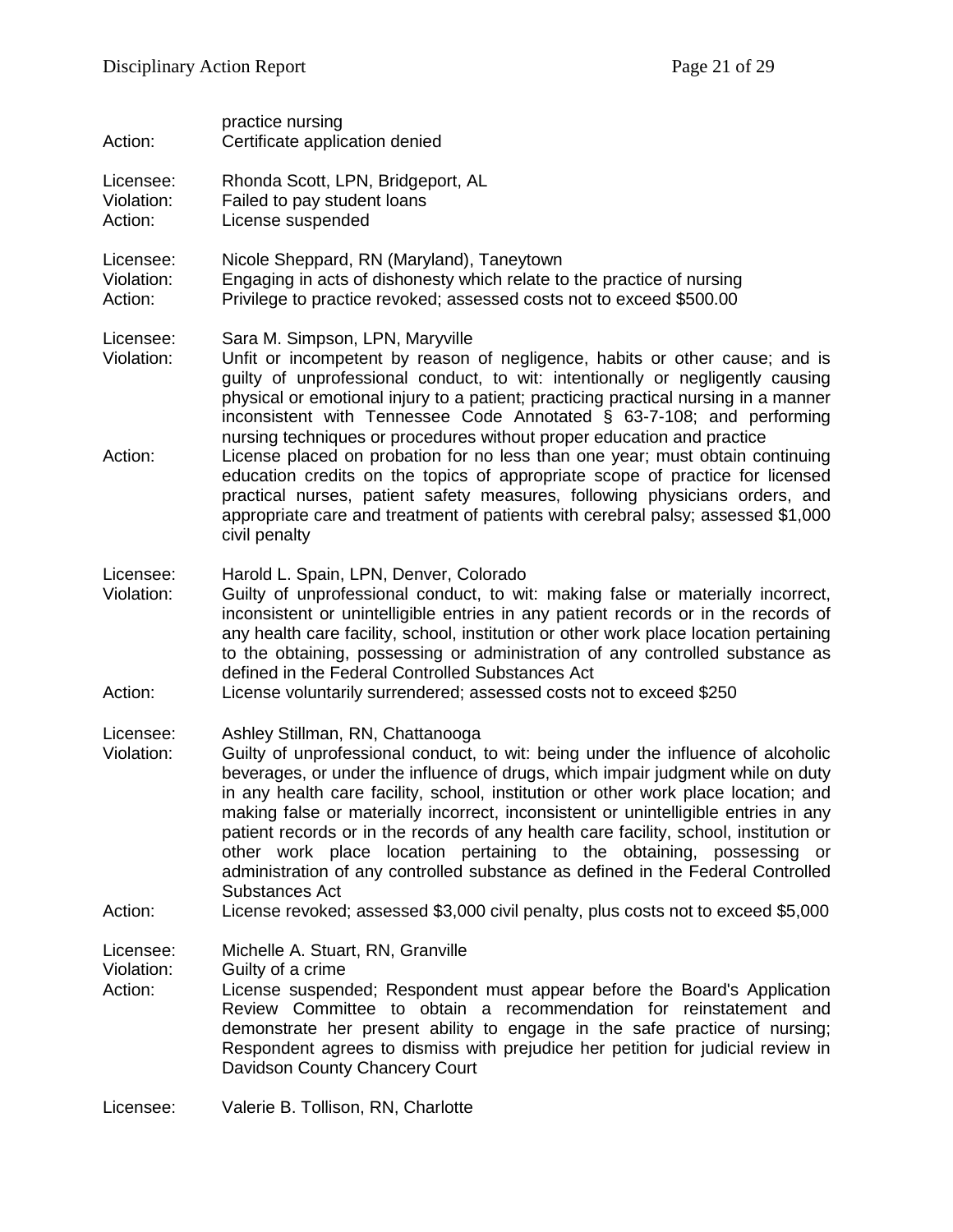Violation: Guilty of unprofessional conduct, to wit: being under the influence of alcoholic beverages, or under the influence of drugs, which impair judgment while on duty in any health care facility, school, institution or other work place location Action: License suspended with terms; assessed costs not to exceed \$500

Licensee: Katharine Vachon, RN/APN, Clarksville<br>Violation: Guilty of unprofessional conduct: and Guilty of unprofessional conduct: and over-prescribing, or prescribing in a manner inconsistent with Rules 1000-04-.08 and 1000-04-.09

Action: APN certificate and RN license placed on probation; APN certificate and RN license reprimanded; must complete Board-ordered coursework; agreed to the permanent surrender of Drug Enforcement Administration registration for Schedule II controlled substances to the Tennessee Department of Health; agreed to the permanent surrender of pain management clinic certificate to the TN Department of Health; agrees to not practice in a pain management clinic nor provide pain management services; assessed costs not to exceed \$3,250

Licensee: Cynthia Versch, RN applicant, Nolensville

Violation: Guilty of unprofessional conduct, to wit: revocation, suspension, probation or other discipline of a license to practice nursing by another state or territory of the United States for any act or omission which would constitute grounds for the revocation, suspension, probation or other discipline of a license in this state Action: Endorsement application denied

Licensee: Belinda Villarreal, LPN, Oak Ridge Violation: Failed to pay student loans

- Action: License suspended
- Licensee: Taylor K. Wall, RN, Nashville
- Violation: Guilty of unprofessional conduct
- Action: License suspended; suspension stayed; license placed on probation to run concurrent with Tennessee Professional Assistance Program monitoring agreement but for no less than three years
- Licensee: Laura K. White, LPN applicant, Jackson<br>Violation: Guilty of a crime: and is quilty of unprofe

Violation: Guilty of a crime; and is guilty of unprofessional conduct<br>Action: Conditional licensure granted if the Applicant pas

- Conditional licensure granted if the Applicant passes the NCLEX-PN© examination; upon licensure the Applicant's license will be suspended immediately; suspension shall be stayed and the Applicant's license will be placed on probation to run concurrent with TNPAP monitoring agreement but for no less than one year
- Licensee: Mitzi Windham, RN, Memphis
- Violation: Unfit or incompetent by reason of negligence, habits or other cause; is guilty of unprofessional conduct, to wit: unauthorized use or removal of narcotics, drugs, supplies, or equipment from any health care facility, school, institution or other work place location
- Action: License voluntarily surrendered

Licensee: Falesha M. Wilson, LPN, Arlington Violation: Guilty of a crime Action: License voluntarily surrendered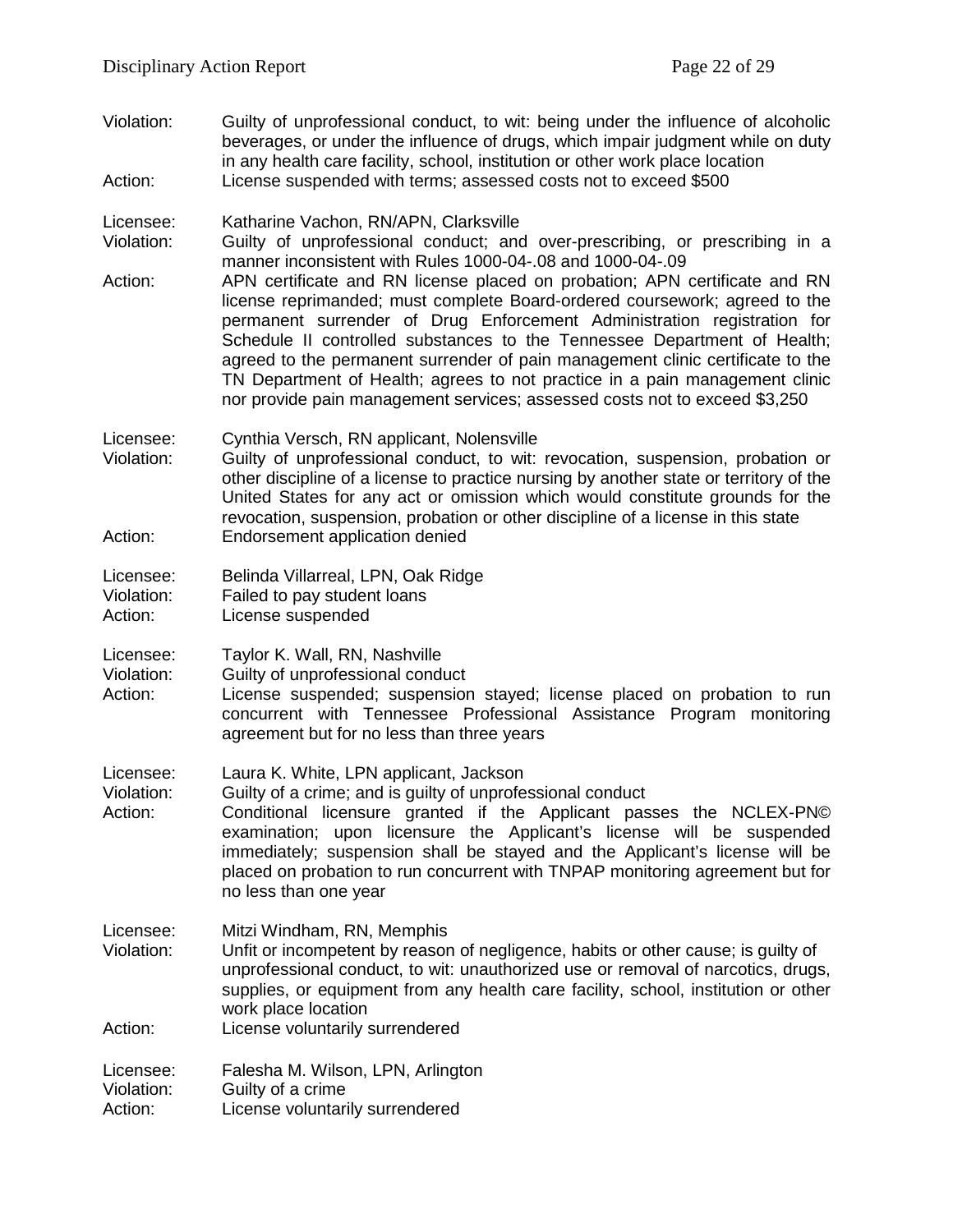#### **BOARD OF OCCUPATIONAL THERAPY**

Licensee: Thomas Anthony Moore, OT, Crossville

Violation: Unprofessional, dishonorable or unethical conduct, to wit: lengthy criminal history Action: Granted conditional license with terms

#### **BOARD OF PHARMACY**

Licensee: Food City Pharmacy# 674, Pharmacy, Knoxville

- Violation: Failed to adhere to rules and/or statute regarding prescriber and dispenser responsibilities; a pharmacist may compound and dispense prescription drugs and devices and related materials only in a pharmacy practice site which is duly licensed by the board and which operates in a pharmacy practice site which is duly licensed by the board and which operates in compliance with Tennessee and federal laws and rules governing the practice of pharmacy; distributed or dispensed controlled substances in violation of §53-11-308
- Action: Within 30 days of the approval of this order by the Board, must submit to practice monitoring by Board investigators with terms; assessed costs not to exceed \$10,000

# Licensee: Healthmax Pharmacy, LLC, Smyrna<br>Violation: Failed to adhere to rules and/or

- Failed to adhere to rules and/or statute regarding prescriber and dispenser responsibilities; a pharmacist may compound and dispense prescription drugs and devices and related materials only in a pharmacy practice site which is duly licensed by the board and which operates in a pharmacy practice site which is duly licensed by the board and which operates in compliance with Tennessee and federal laws and rules governing the practice of pharmacy; any person who violates any rule of the board may be deemed guilty of dishonorable, immoral, unethical or unprofessional conduct; failed to adhere to rule regarding pharmacists and pharmacy interns; distributed or dispensed controlled substances in violation of §53-11-308
- Action: Pharmacy shall immediately relinquish DEA registration and divest itself of its stock of controlled substances; Pharmacy is to be sold within 1 year of the date of ratification of the Order

Licensee: Christian Ifeanyi Onuh, DPh, Franklin

- Violation: Failed to adhere to rules and/or statute regarding prescriber and dispenser responsibilities; a pharmacist may compound and dispense prescription drugs and devices and related materials only in a pharmacy practice site which is duly licensed by the board and which operates in a pharmacy practice site which is duly licensed by the board and which operates in compliance with Tennessee and federal laws and rules governing the practice of pharmacy; any person who violates any rule of the board may be deemed guilty of dishonorable, immoral, unethical or unprofessional conduct; failed to adhere to rule regarding pharmacists and pharmacy interns; distributed or dispensed controlled substances in violation of §53-11-308
- Action: License placed on probation with terms; Respondent is not to dispense any controlled substances and complete 20 hours of continuing education; assessed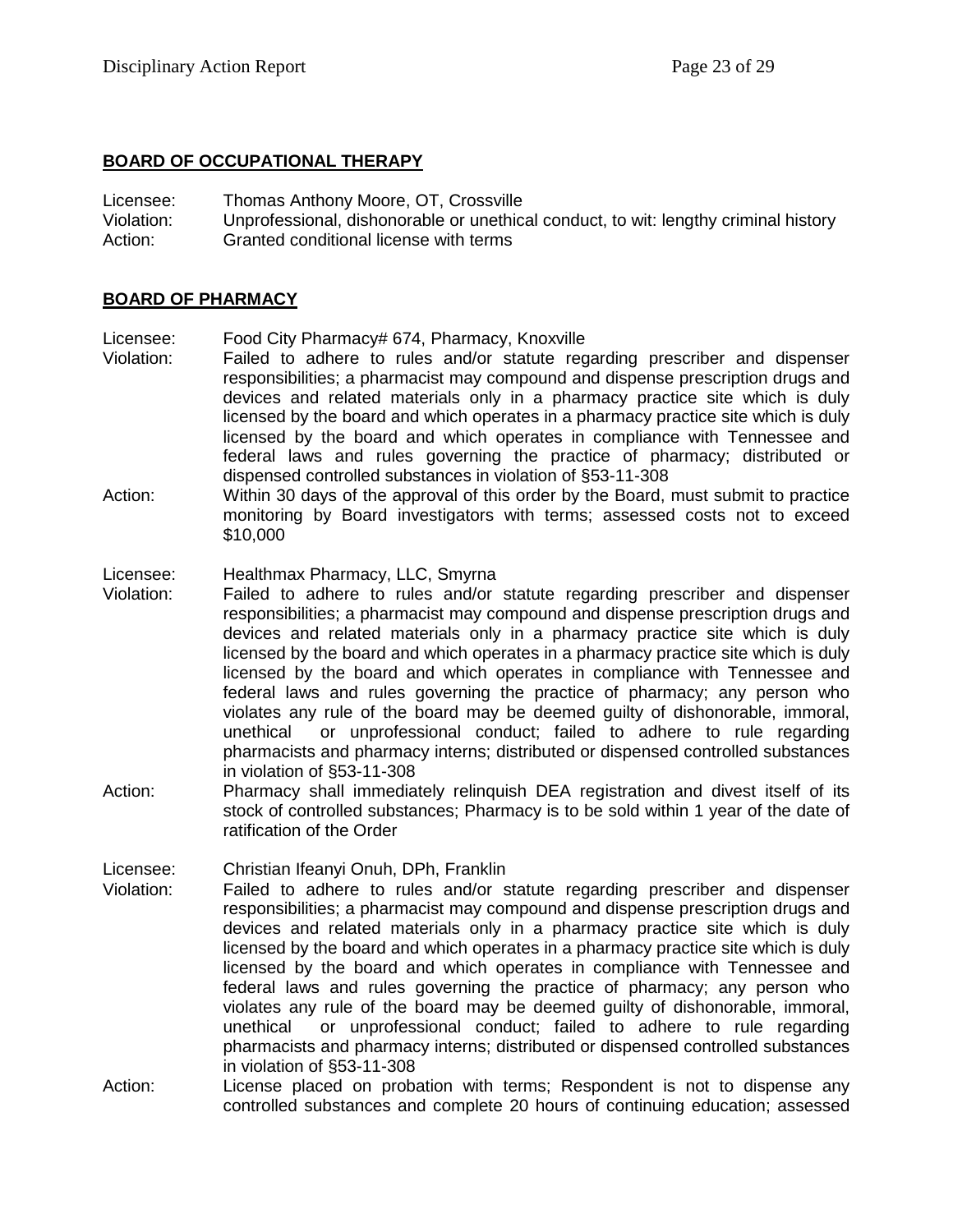\$5,000 civil penalty, plus costs not to exceed \$10,000

Licensee: Monique Denise Ostine, RT, Antioch Violation: Failed to pay student loan Action: License suspended

### **BOARD OF PHYSICAL THERAPY**

Name: Stephanie Adcock, PT, Vestavia Hills, AL<br>Violation: Failing to adhere to standards of ethic

- Failing to adhere to standards of ethics of the physical therapy profession; violated Code of Ethics for the Physical Therapist, to wit: Physical Therapist shall achieve and maintain professional competence; failed to obtain thirty (30) of the continuing competence for the twenty-four (24) months that precede the licensure renewal month
- Action: License voluntarily surrendered; assessed costs not to exceed \$2,500

Name: James B. Dick, PT, Abingdon, VA

- Violation: Disciplinary action against a person licensed to practice as a physical therapist or physical therapist assistant by another state or territory of the United States for any acts or omissions that would constitute grounds for discipline of a person licensed in this state; engaging in sexual misconduct; failing to adhere to standards of ethics of the physical therapy profession; violated the Code of Ethics for the Physical Therapists; physical therapists shall not engage in any sexual relationship with any of their patients/clients, supervisees, or students
- Action: Licensed suspended for 90 days with terms; assessed costs not to exceed \$5,000
- Licensee: Riggs "Hartwell" Horton, PT, Murfreesboro
- Violation: Making false or misleading statements or representations, being guilty of fraud or deceit in obtaining admission to practice; failing to adhere to standards of ethics of the physical therapy profession; physical therapists shall provide truthful, accurate, and relevant information and shall not make misleading representations; physical therapists shall be aware of charges and shall ensure that documentation and coding for physical therapy services accurately reflect the nature and extent of the services provided
- Action: License placed on probation for not less than 2 years with terms; assessed \$1,000 civil penalty

Licensee: Erin Nicole Robinson, PTA, Memphis

- Violation: Making false or misleading statements or representations, being guilty of fraud or deceit in obtaining admission to practice or being guilty of fraud or deceit in the licensee's practice; making misleading, deceptive, untrue or fraudulent representations in violation of this chapter, or otherwise, in the practice of the profession; failing to adhere to standards of ethics of the physical therapy profession; violated Standards of Ethical Conduct for Physical Therapist Assistant; physical therapists assistants shall ensure that documentation for their interventions accurately reflects the nature and extent of the services provided
- Action: License placed on probation for not less than 3 years with terms; assessed \$1,000 civil penalty, plus costs not to exceed \$5,000
- Licensee: Fred "Auston" Wortman, PTA, Collierville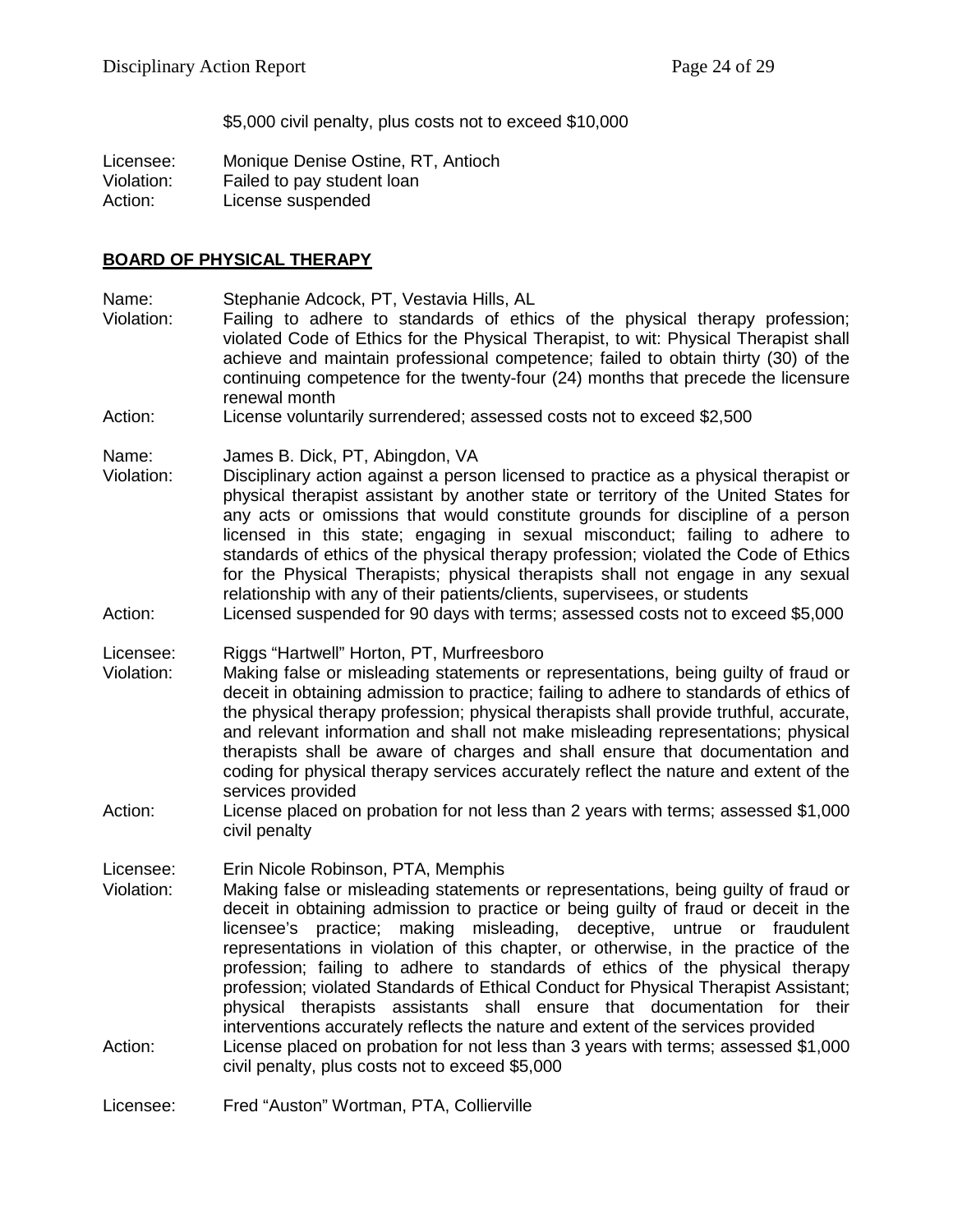Violation: Felony conviction; a violation or attempted, directly or directly, or assisting in or abetting the violation of or conspiring to violate any provisions of this chapter or any lawful order of the board issued pursuant thereto or any criminal statute of the state of Tennessee Action: License voluntarily surrendered; assessed costs not to exceed \$5,000 Licensee: Sandra C. Zaccari, PT, Nashville Violation: Practiced on lapsed license Action: Assessed \$1,000 civil penalty

# **BOARD OF RESPIRATORY CARE**

| Licensee:               | Katherine Chase, CRT, Dickson                                                                                                                                                                                                                                                                                                                                                                                                                                                                                                                                                                              |
|-------------------------|------------------------------------------------------------------------------------------------------------------------------------------------------------------------------------------------------------------------------------------------------------------------------------------------------------------------------------------------------------------------------------------------------------------------------------------------------------------------------------------------------------------------------------------------------------------------------------------------------------|
| Violation:              | Failed to pay student loan                                                                                                                                                                                                                                                                                                                                                                                                                                                                                                                                                                                 |
| Action:                 | License suspended                                                                                                                                                                                                                                                                                                                                                                                                                                                                                                                                                                                          |
| Licensee:               | Theresa Elizabeth Merrill, CRT, Chattanooga                                                                                                                                                                                                                                                                                                                                                                                                                                                                                                                                                                |
| Violation:              | Practiced on lapsed license                                                                                                                                                                                                                                                                                                                                                                                                                                                                                                                                                                                |
| Action:                 | License reprimanded; assessed \$606 civil penalty, plus costs not to exceed \$300                                                                                                                                                                                                                                                                                                                                                                                                                                                                                                                          |
| Licensee:<br>Violation: | Charm Sullivan, RRT, Cookeville<br>Is guilty of immoral, unethical, unprofessional or dishonorable conduct; habitual<br>intoxication or personal misuse or narcotics, controlled substances or any other<br>drugs or the use of alcoholic beverages or stimulants in such manner as to<br>adversely affect the person's ability to practice respiratory care; violation or<br>attempted violation, directly or indirectly, assisting in or abetting the violation of, or<br>conspiring to violate, any provision of this chapter or any lawful order of the board<br>or any criminal statute of this state |
| Action:                 | License placed on probation with terms; assessed \$300 civil penalty, plus costs<br>not to exceed \$1,500                                                                                                                                                                                                                                                                                                                                                                                                                                                                                                  |

#### **BOARD OF VETERINARY MEDICAL EXAMINERS**

- Licensee: Caron L. Baugher, DVM, Clarksville Premise permit #1787
- Violation: Failed to adhere to rules and/or statute, as follows: any person who owns or operates any veterinary facility, including mobile clinics, or any other premises where a licensed veterinarian practices or where the practice of veterinary medicine occurs shall apply for and secure a premises permit from the board prior to the commencement of any services that would subject the provider of those services to licensure under this chapter. Any premises in operation on January 1, 1997, shall register with the board by filling out an application as required by the board; unprofessional or unethical conduct or engaging in practices in connection with the practice of veterinary medicine that are in violation of the standards of professional conduct as defined in this section or prescribed by the rules of the board; practicing in a facility without a premises permit
- Action: Assessed \$1,900 civil penalty, plus costs not to exceed \$1,000

#### Licensee: Dixie Spay/Neuter, Inc., d/b/a Dixie Day Spay, Cleveland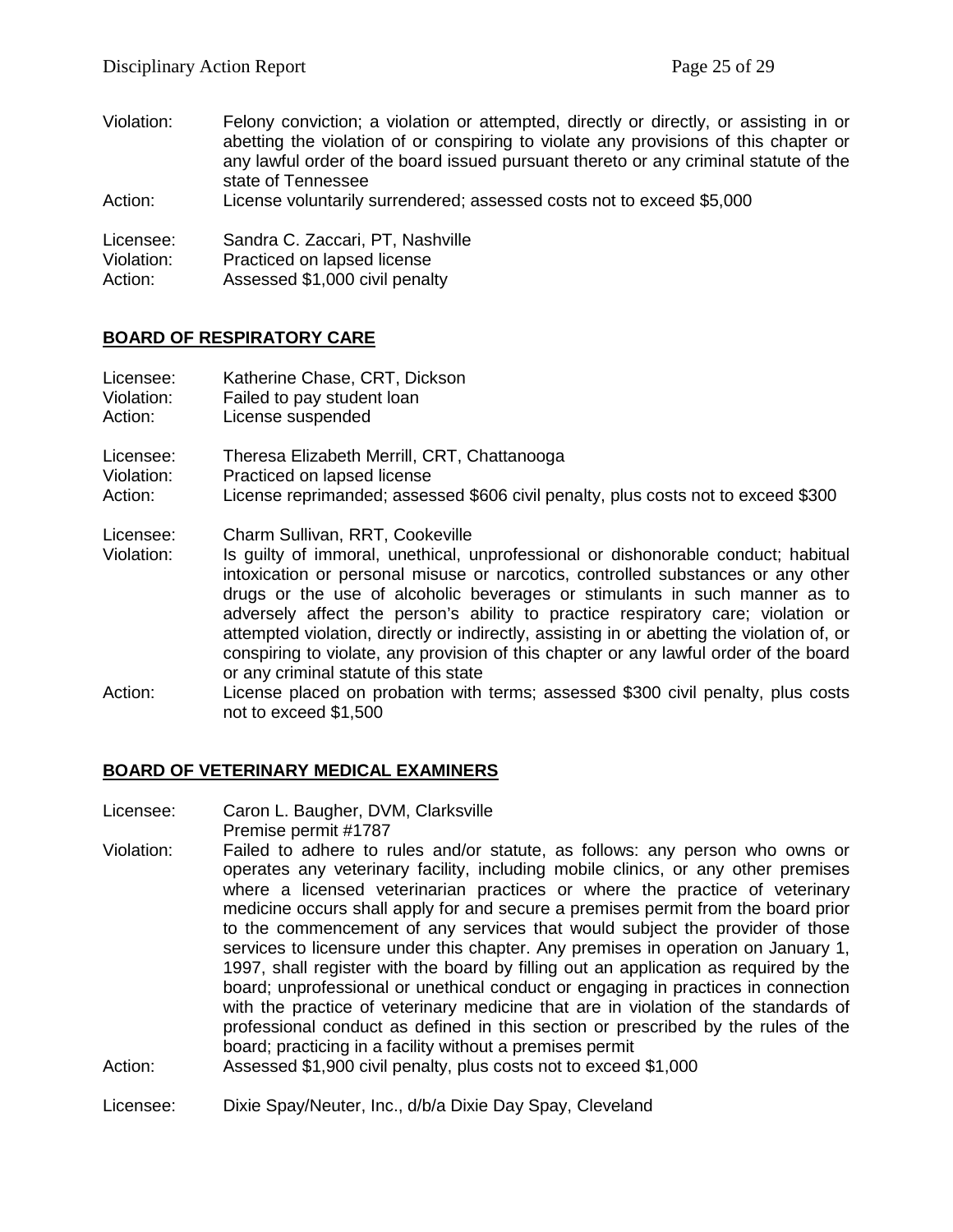- Violation: Willful or repeated violation of any provisions of this chapter or any rules of the board; unprofessional or unethical conduct or engaging in practices in connection with the practice of veterinary medicine that are in violation of the standards of professional conduct as defined in this section or prescribed by the rules of the board; any violation of TCA § 63-12-124; failed to adhere to rules regarding record keeping, unprofessional conduct of a premise owner and/or veterinarian Action: License reprimanded and placed on probation for 2 years with terms; assessed costs Licensee: Billy W. Fuller, DVM, Gate City, Virginia<br>Violation: Willful or repeated violation of any prov Willful or repeated violation of any provisions of this chapter or any rules of the board; unprofessional or unethical conduct or engaging in practices in connection with the practice of veterinary medicine that are in violation of the standards of
	- professional conduct as defined in this section or prescribed by the rules of the board; fraud, deception, misrepresentation, dishonest or illegal practices in or connected with the practice of veterinary medicine in any of its branches; conduct reflecting unfavorably upon the profession of veterinary medicine; engaging in acts of dishonesty which relate to the practice of veterinary medicine
- Action: License reprimanded; assessed costs not to exceed \$1,000
- Licensee: Opal Isbell, CAET, Fayetteville
- Violation: Willful or repeated violation of any provisions of this chapter or any rules of the board; unprofessional or unethical conduct or engaging in practices in connection with the practice of veterinary medicine that are in violation of the standards of professional conduct as defined in this section or prescribed by the rules of the board; prior to engaging in practice as a Certified Animal Euthanasia Technician in a Certified Animal Control Agency, a person must hold a current Tennessee certificate or valid temporary certificate from the Board; any violation of TCA § 63- 12-124
- Action: License placed on probation for no less than 3 years; assessed \$250 civil penalty, plus costs
- Licensee: Stacy D. Jordan, CAET, Talbott
- Violation: Willful or repeated violation of any provisions of this chapter or any rules of the board; unprofessional or unethical conduct or engaging in practices in connection with the practice of veterinary medicine that are in violation of the standards of professional conduct as defined in this section or prescribed by the rules of the board; any violation of TCA § 63-12-124; failed to adhere to rules regarding, dispensing and distribution of pharmaceuticals; dispensing or otherwise distributing pharmaceuticals; requirements for inspection
- Action: License revoked; assessed costs not to exceed \$1,000
- Licensee: Memphis Animal Services, CACA, Memphis
- Violation: Willful or repeated violation of any provisions of this chapter or any rules of the board; performing euthanasia or procedures without proper education and/or certification; violation of the provisions of the Non-livestock animal Humane Death Act; any violation of TCA § 63-12-124; failed to adhere to rules and/or statute, regarding methods allowed
- Action: License placed on probation for 1 year with terms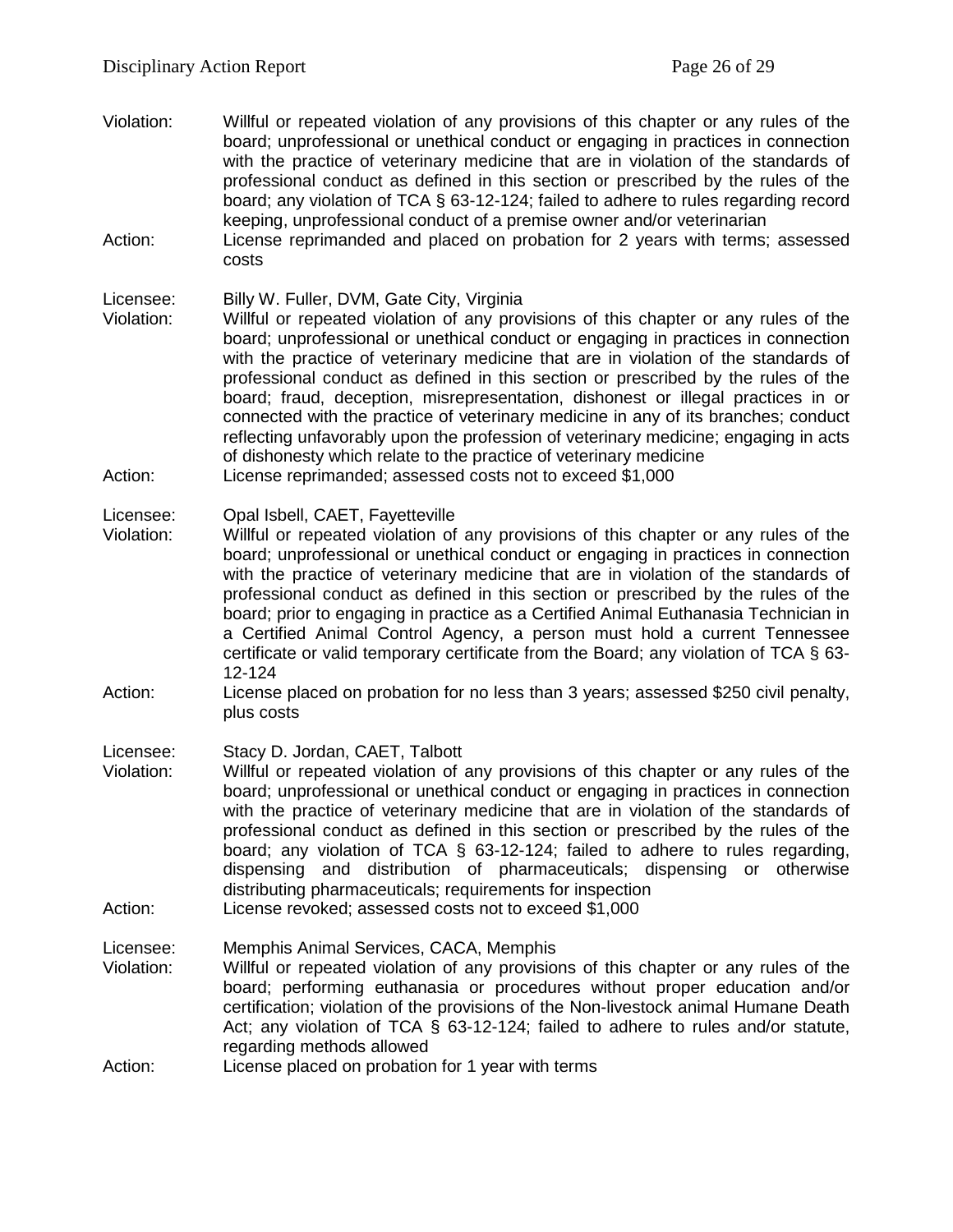# **DIVISION OF EMERGENCY MEDICAL SERVICES**

| Licensee:  | Joel Derek Hawn, EMT-P, Warburg      |
|------------|--------------------------------------|
| Violation: | Failed to pay student loan           |
| Action:    | License suspended                    |
| Licensee:  | Charles B. Little, EMT-P, Germantown |
| Violation: | Failed to pay student loan           |
| Action:    | License suspended                    |
| Licensee:  | Tera Leigh Mabe, EMT, Charleston, SC |
| Violation: | Failed to pay student loan           |
| Action:    | License suspended                    |

# **ABUSE REGISTRY**

| Name:       | Cody Lee Binkley             |
|-------------|------------------------------|
| Abuse:      | Sexual                       |
| Profession: | Not provided                 |
| Name:       | Zararia Chanaoui             |
| Abuse:      | Theft                        |
| Profession: | Not provided                 |
| Name:       | <b>James Edward Church</b>   |
| Abuse:      | Sexual                       |
| Profession: | Not provided                 |
| Name:       | Marquisha D. Frazier-Davis   |
| Abuse:      | Child Abuse or Neglect       |
| Profession: | Not provided                 |
| Name:       | <b>Jason Paul Diehl</b>      |
| Abuse:      | Sexual                       |
| Profession: | Not provided                 |
| Name:       | <b>Jason Anthony Edmonds</b> |
| Abuse:      | Sexual                       |
| Profession: | Not provided                 |
| Name:       | Montrez Deon Edmonson        |
| Abuse:      | Sexual                       |
| Profession: | Not provided                 |
| Name:       | Rose Fincher                 |
| Abuse:      | Neglect                      |
| Profession: | Not provided                 |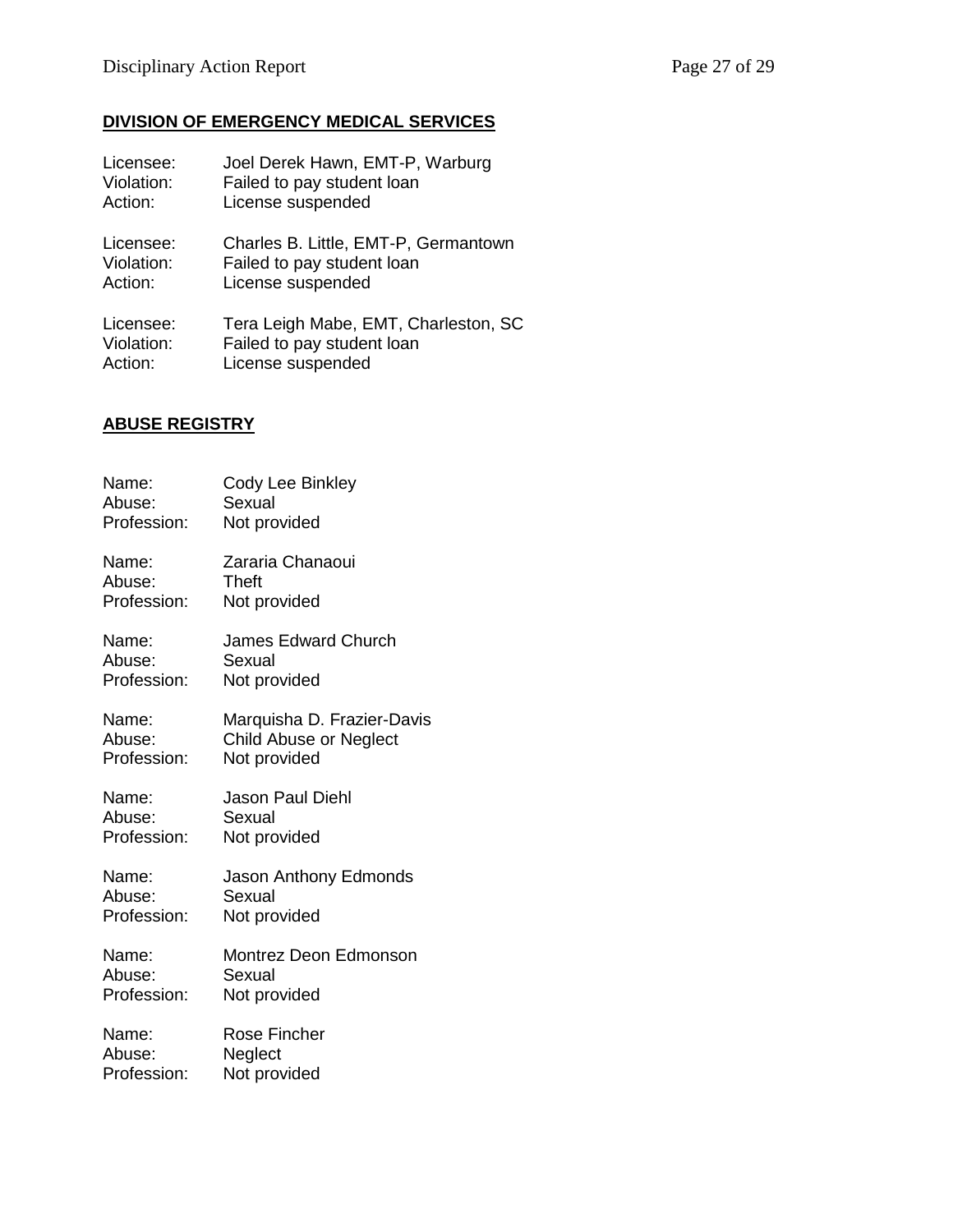| Name:       | John Friend                   |
|-------------|-------------------------------|
| Abuse:      | Child Abuse or Neglect        |
| Profession: | Not provided                  |
| Name:       | Mehry A. Gast                 |
| Abuse:      | Misappropriation              |
| Profession: | <b>Registered Nurse</b>       |
| Name:       | James Lee Gilotte             |
| Abuse:      | Sexual                        |
| Profession: | Not provided                  |
| Name:       | Lanorris M. Greenlee          |
| Abuse:      | Sexual                        |
| Profession: | Not provided                  |
| Name:       | Darrell Dean Hochalter        |
| Abuse:      | Sexual                        |
| Profession: | Not provided                  |
| Name:       | <b>Barry Thomas Houston</b>   |
| Abuse:      | Sexual                        |
| Profession: | Not provided                  |
| Name:       | <b>Scott David Kempton</b>    |
| Abuse:      | Sexual                        |
| Profession: | Not provided                  |
| Name:       | Antonio Dewayne Kenner        |
| Abuse:      | Sexual                        |
| Profession: | Not provided                  |
| Name:       | Chad A. McCarroll             |
| Abuse:      | Theft/Misappropriation        |
| Profession: | Relative                      |
| Name:       | Lynette A. Neighbors          |
| Abuse:      | Theft/Misappropriation        |
| Profession: | <b>Office Manager</b>         |
| Name:       | Georgia Mae Sims              |
| Abuse:      | <b>Child Abuse or Neglect</b> |
| Profession: | Not provided                  |
| Name:       | Patricia Gail Sullivan        |
| Abuse:      | Physical                      |
| Profession: | Caregiver                     |
| Name:       | Leroy Sylvis                  |
| Abuse:      | Sexual                        |
| Profession: | Not provided                  |